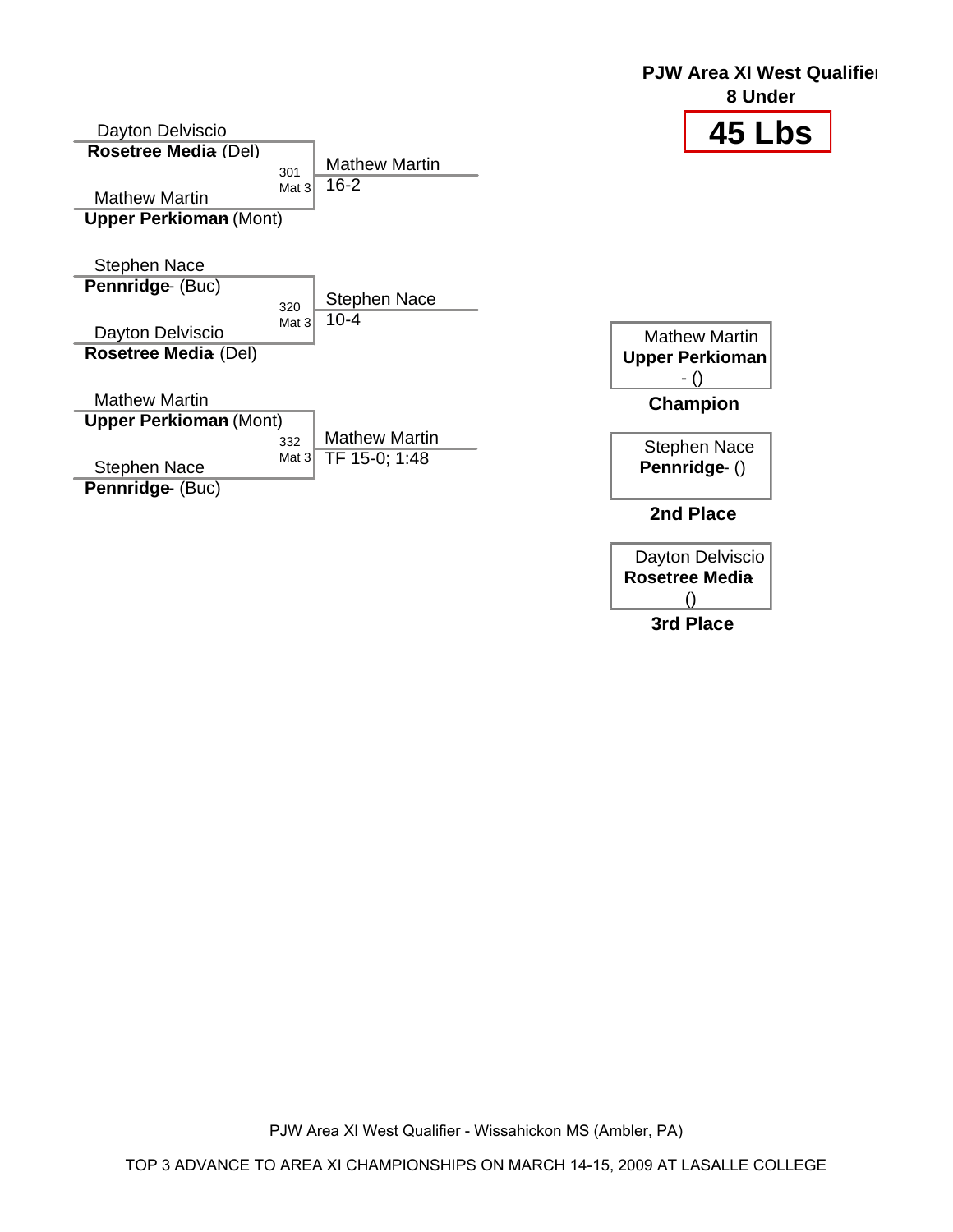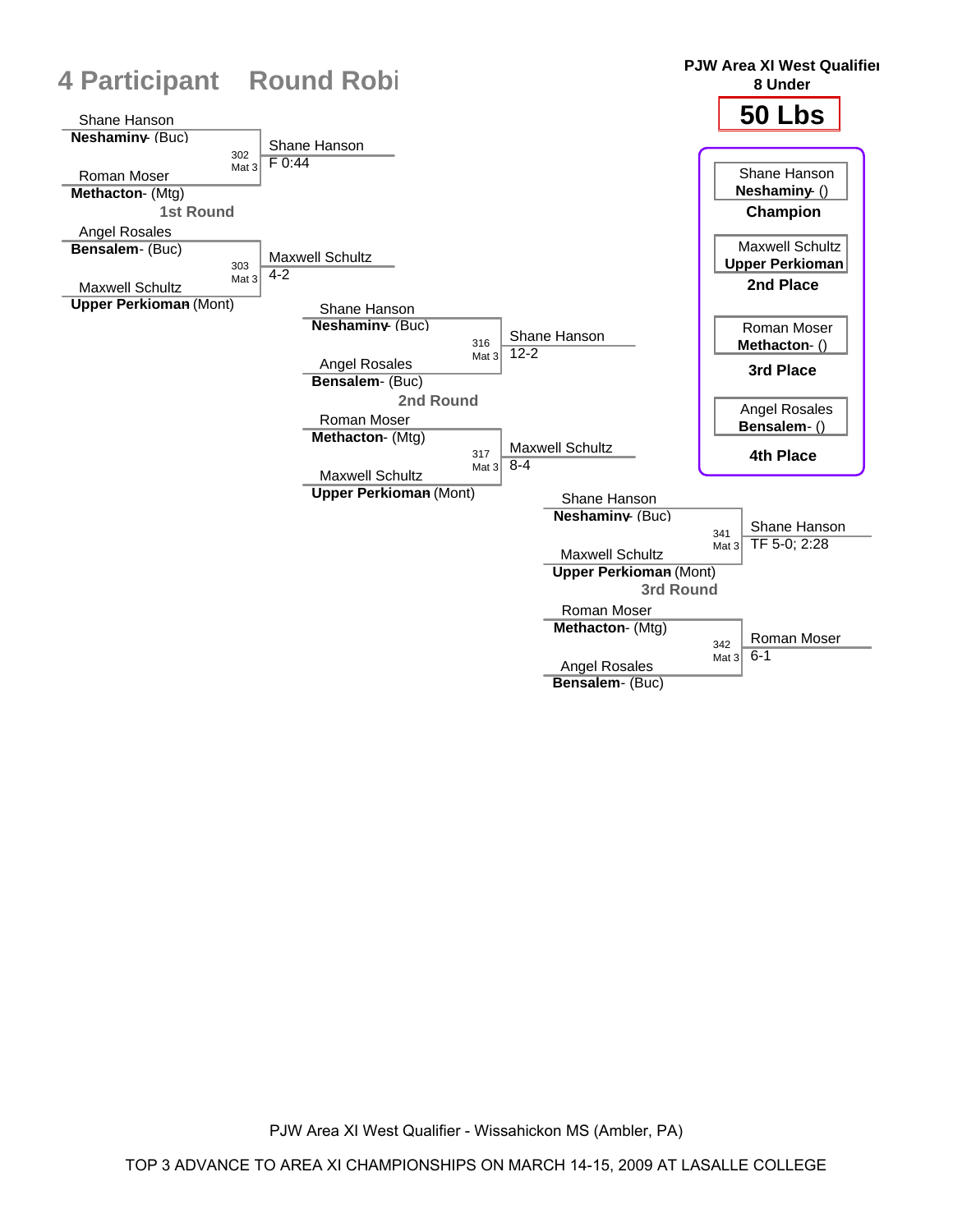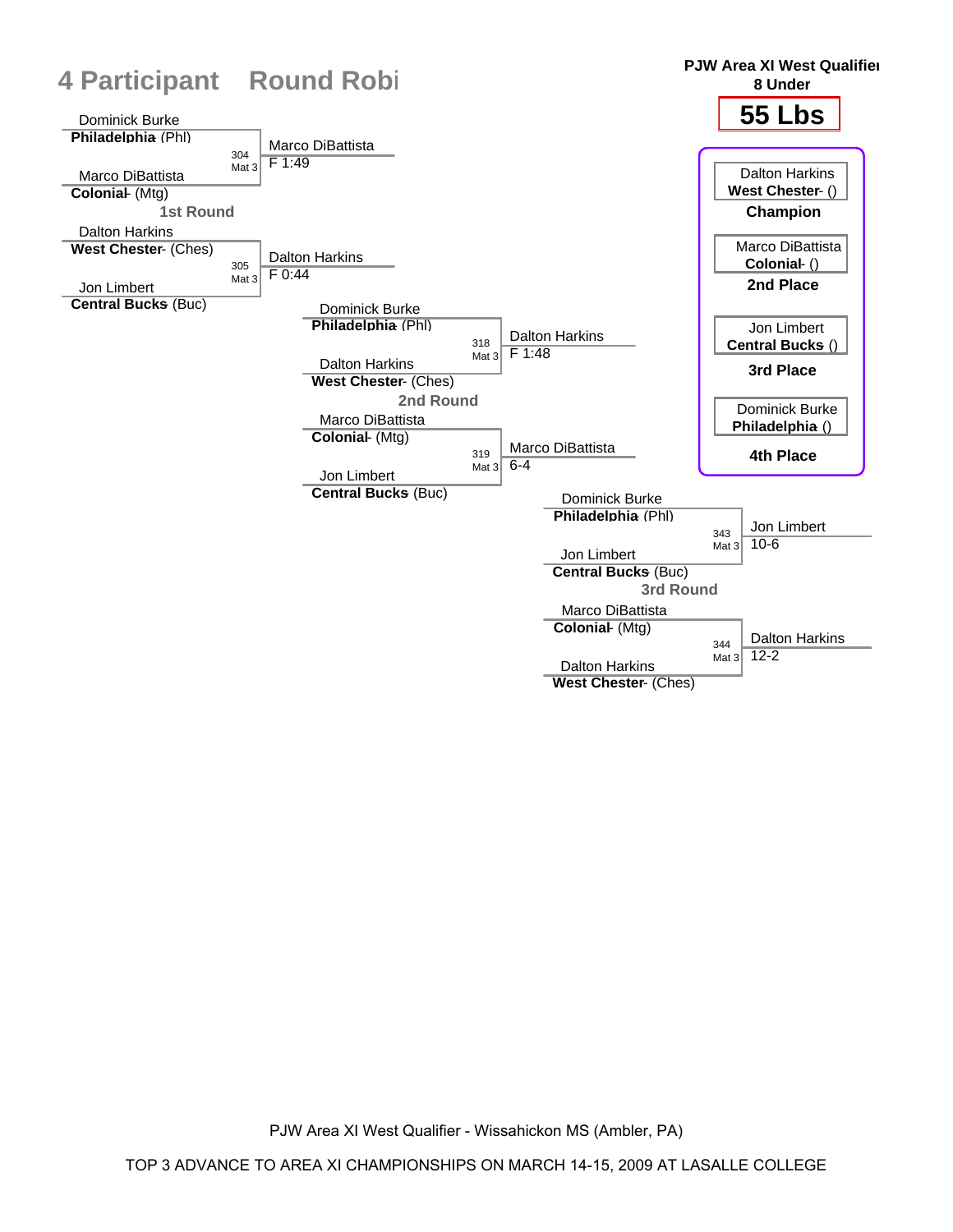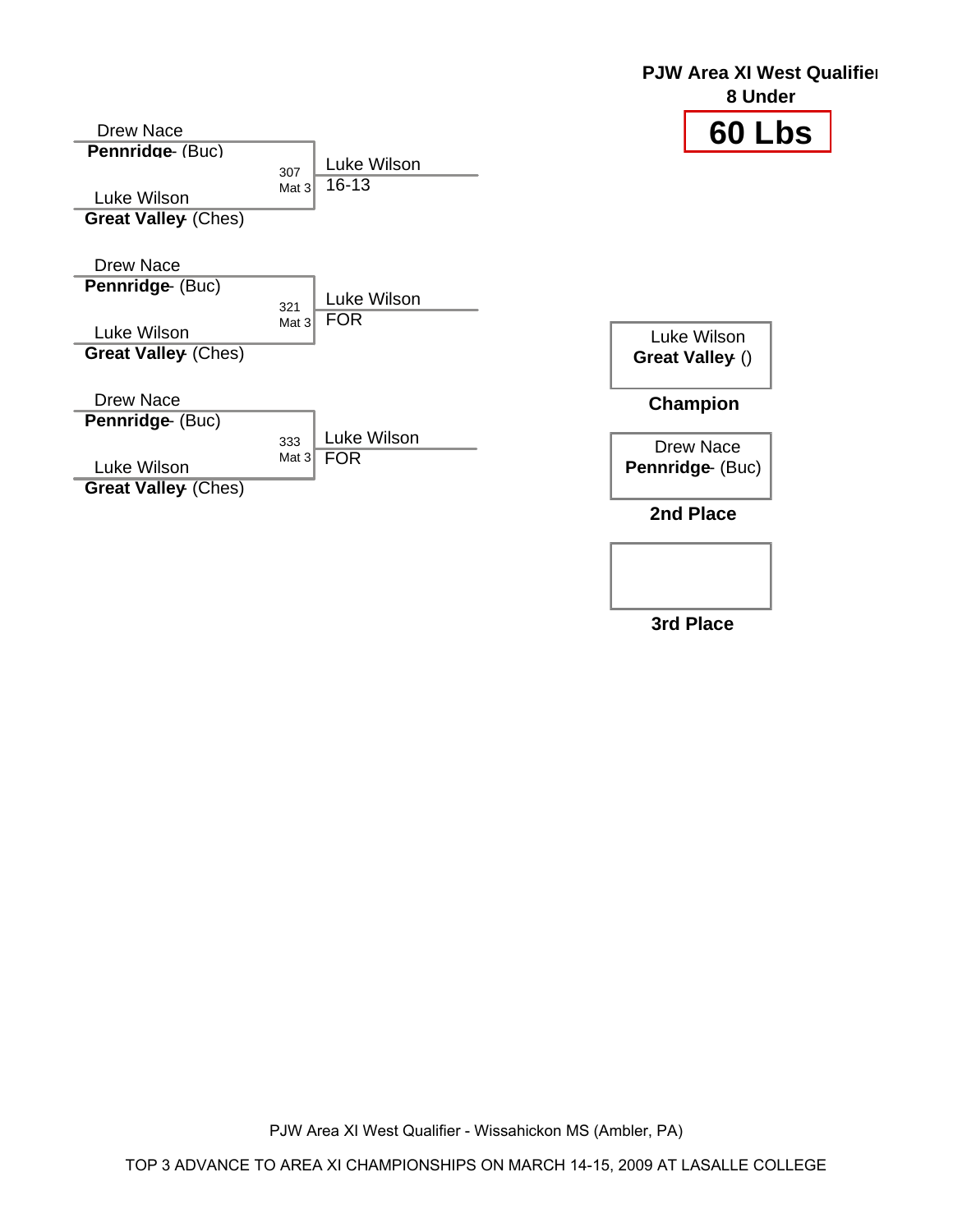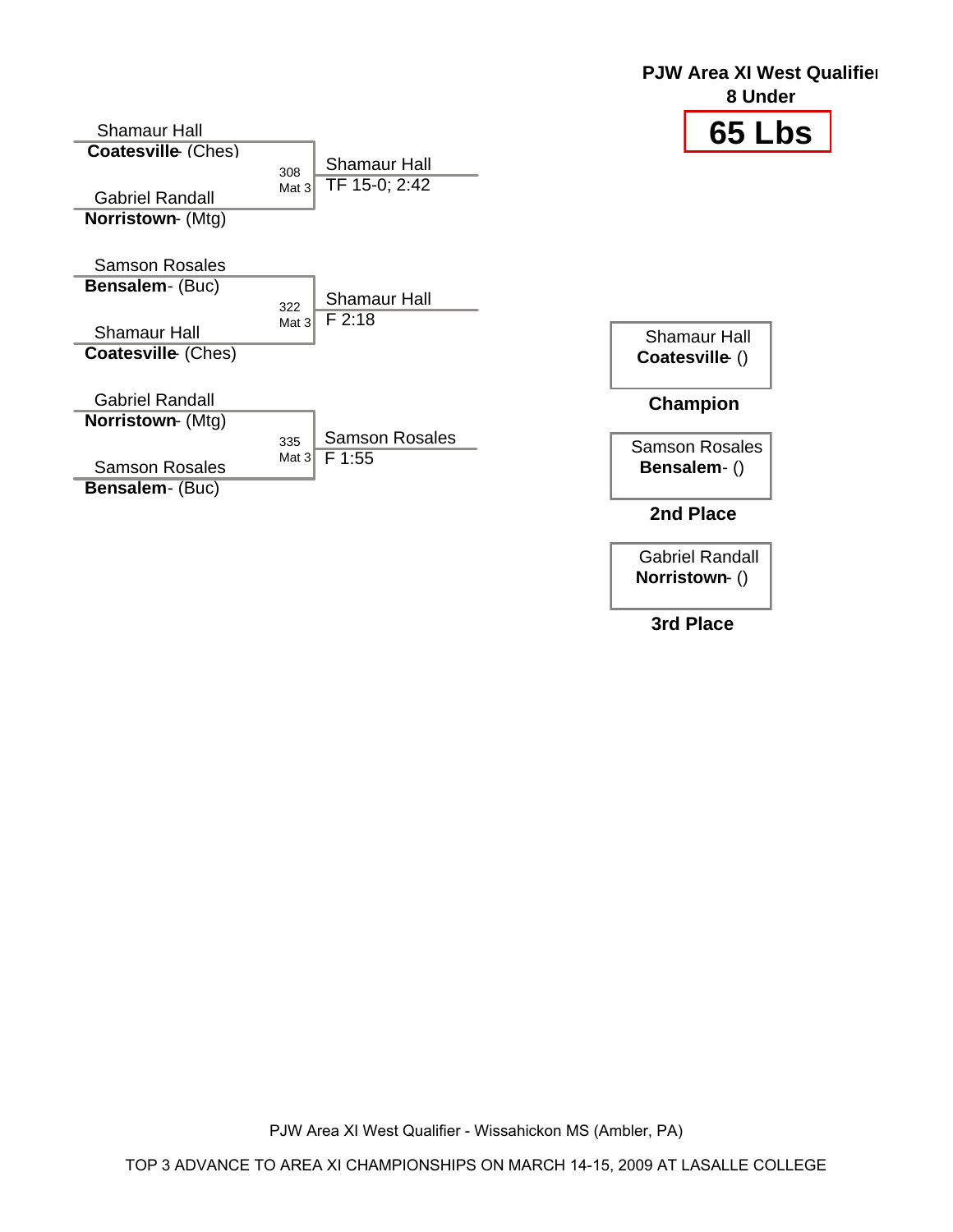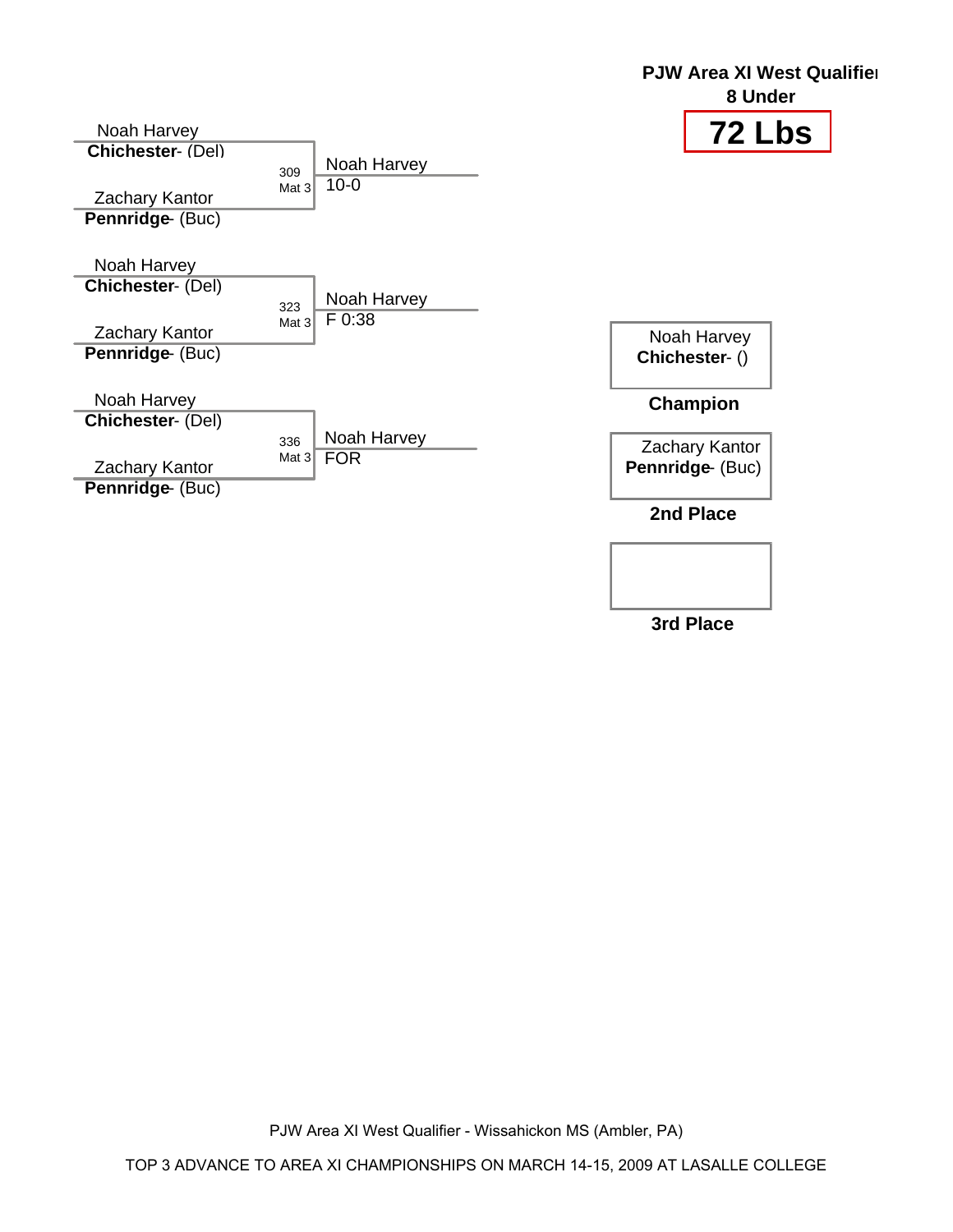## **80 Lbs PJW Area XI West Qualifier 8 Under** Matthew Needleman **Hatboro Horsham (Mtg)**  BYE **BYE Champion 2nd Place** BYE **BYE**

**3rd Place**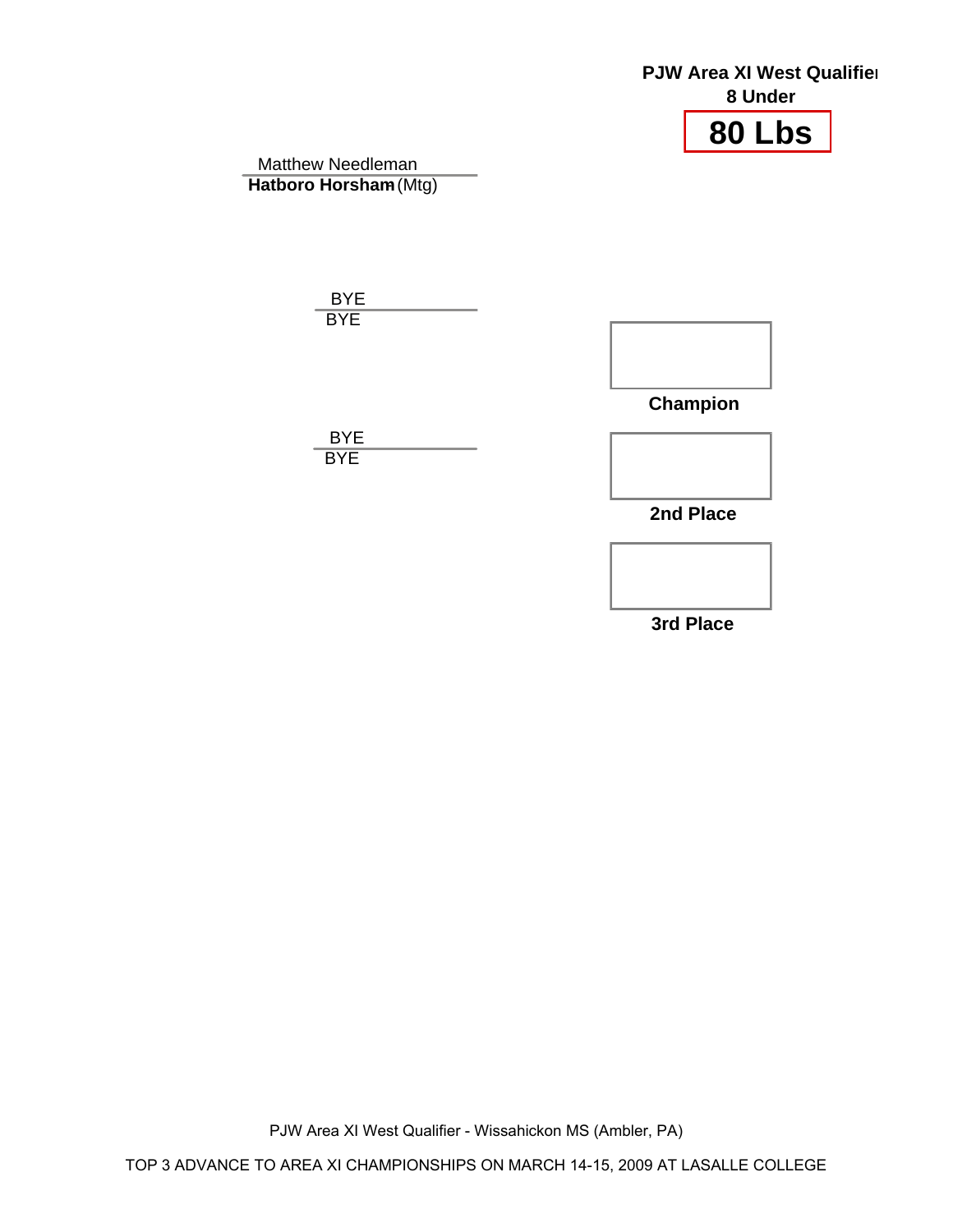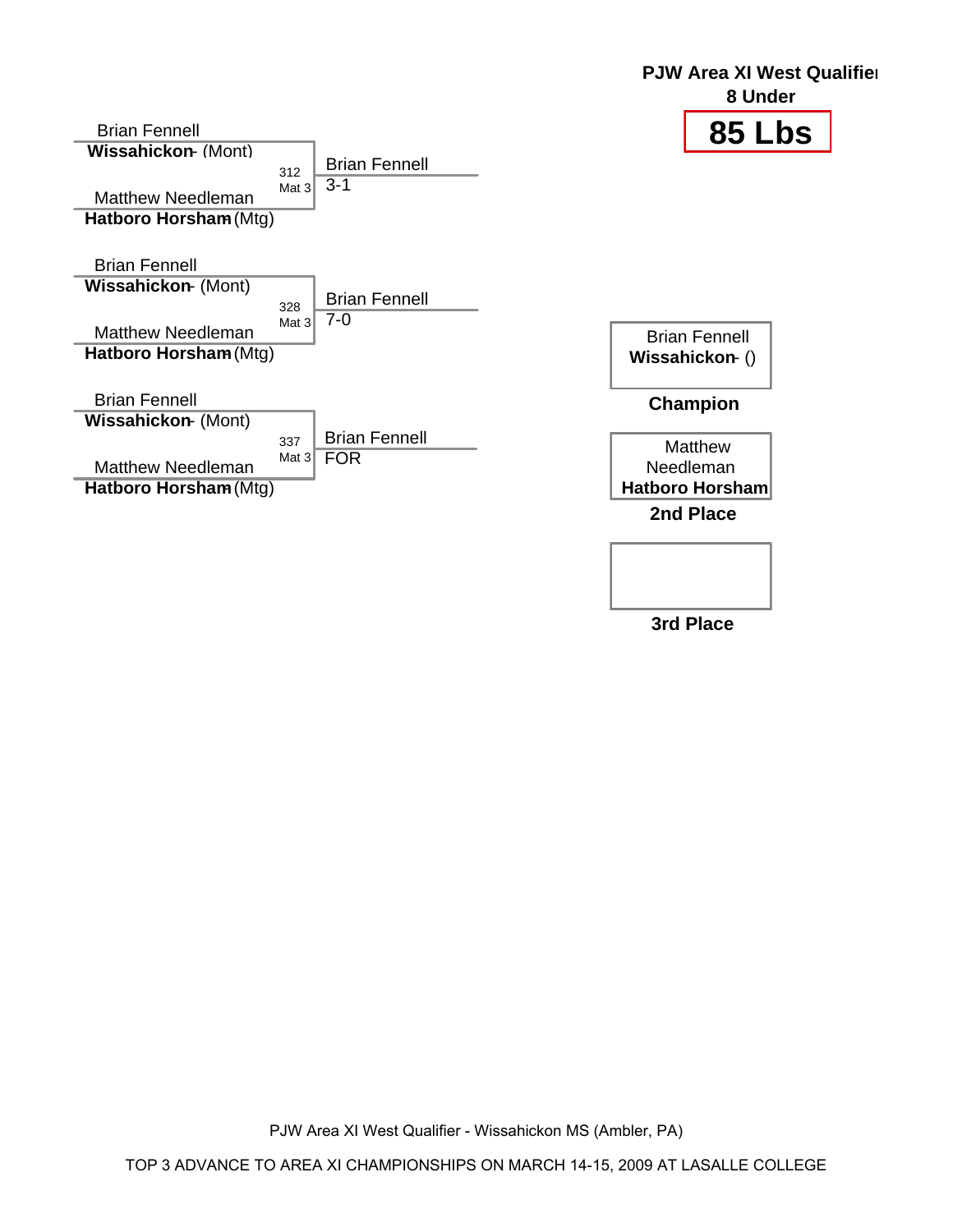## **95 Lbs PJW Area XI West Qualifier 8 Under** Brian Fennell **Wissahickon- (Mont)**  BYE **BYE Champion 2nd Place** BYE **BYE**

**3rd Place**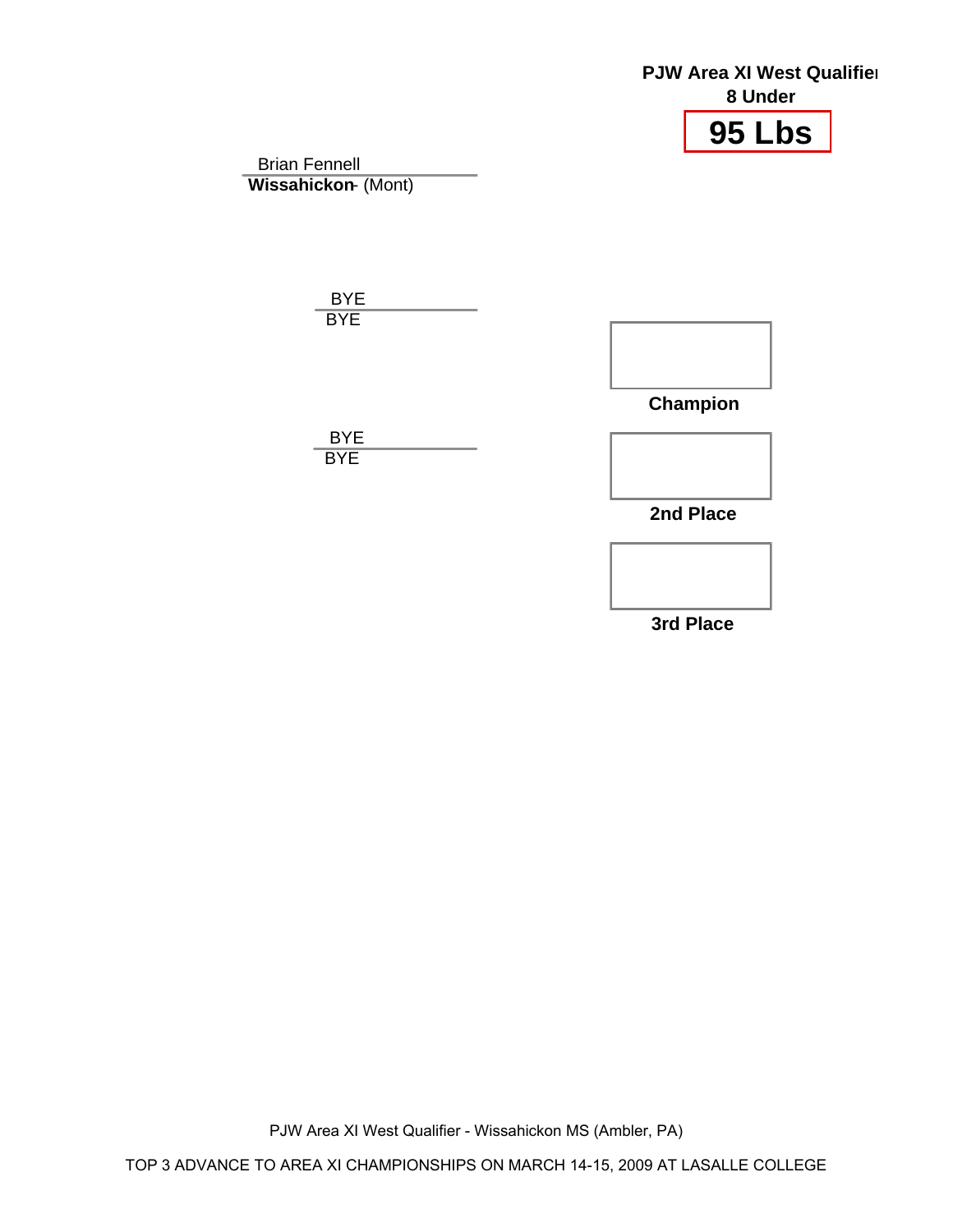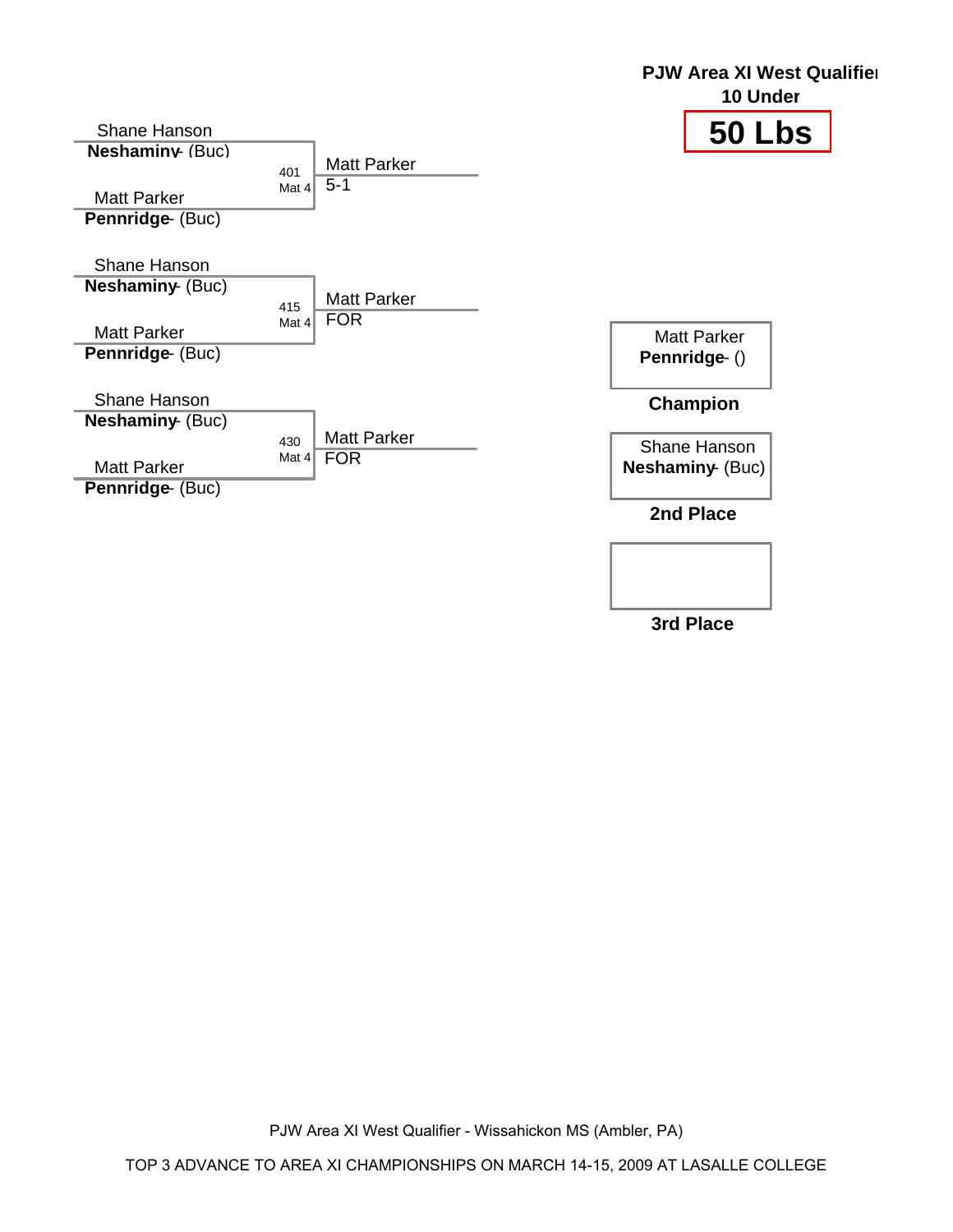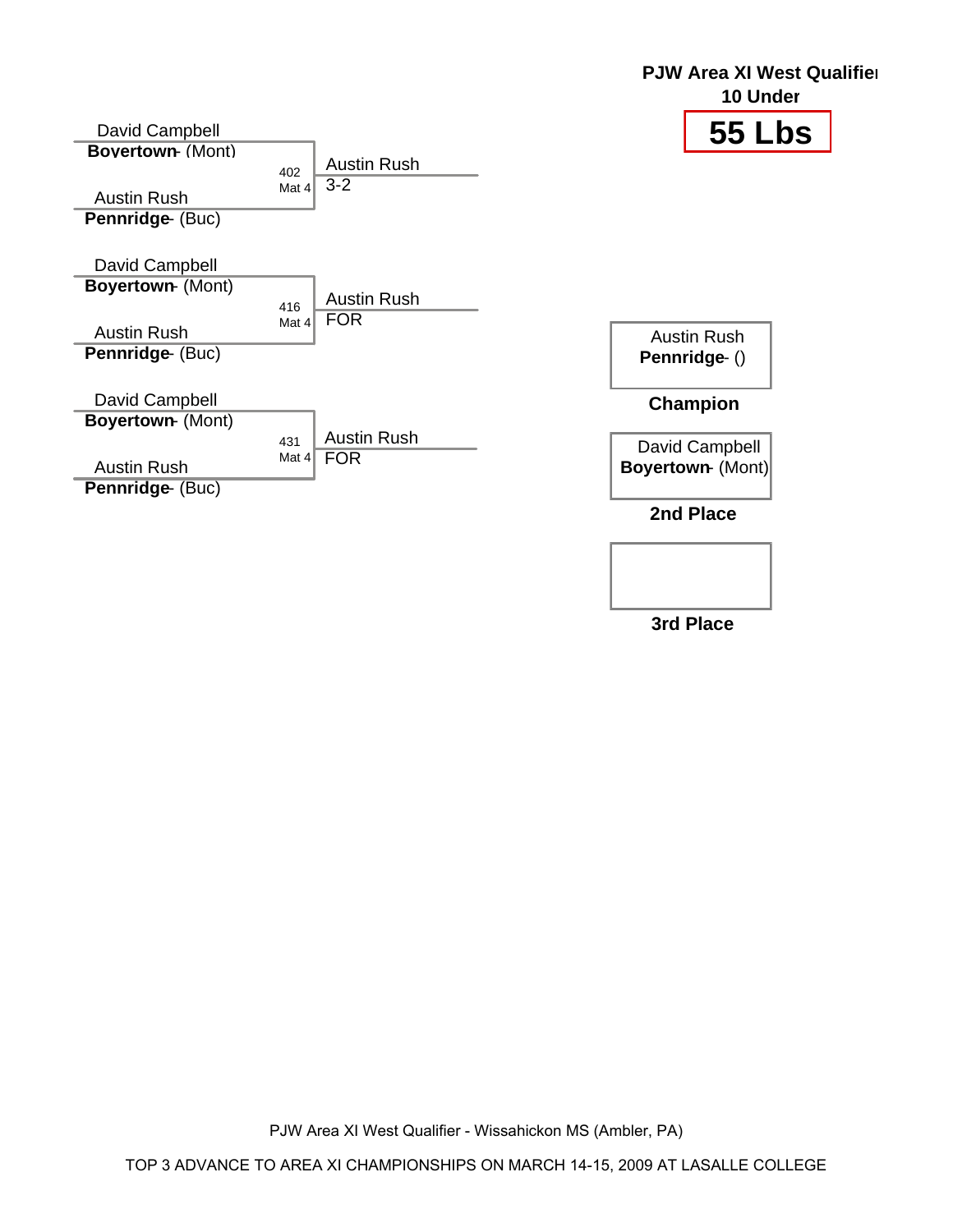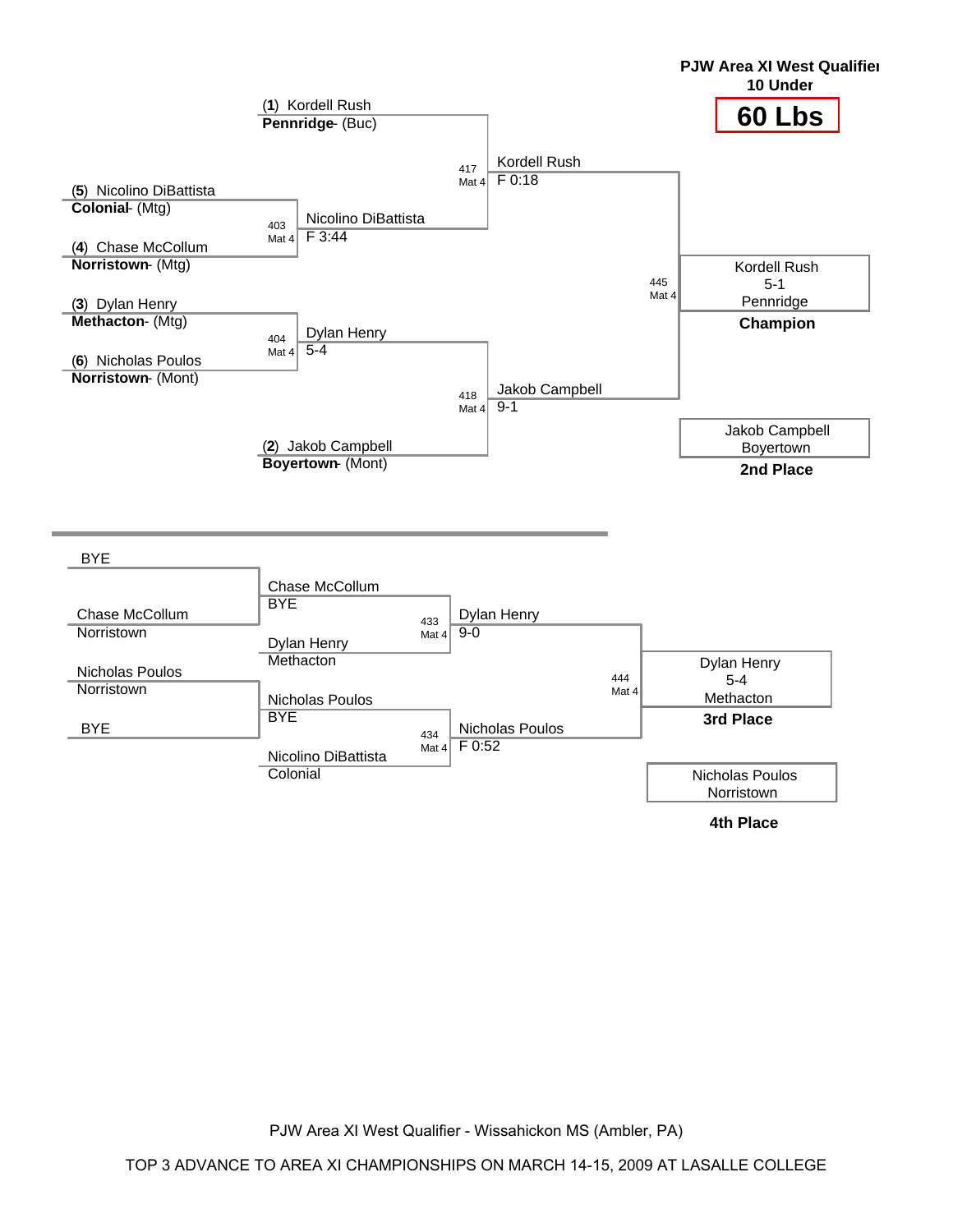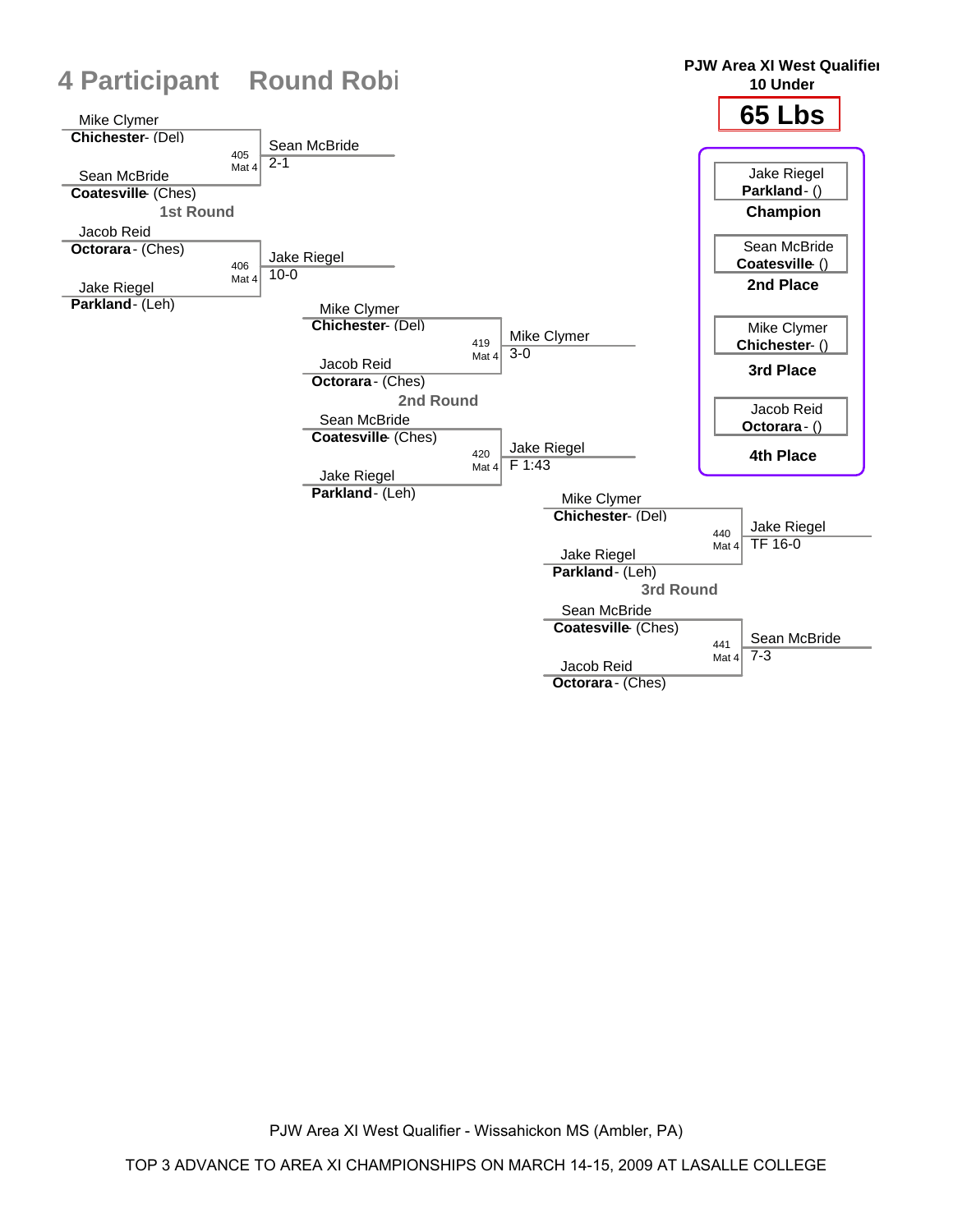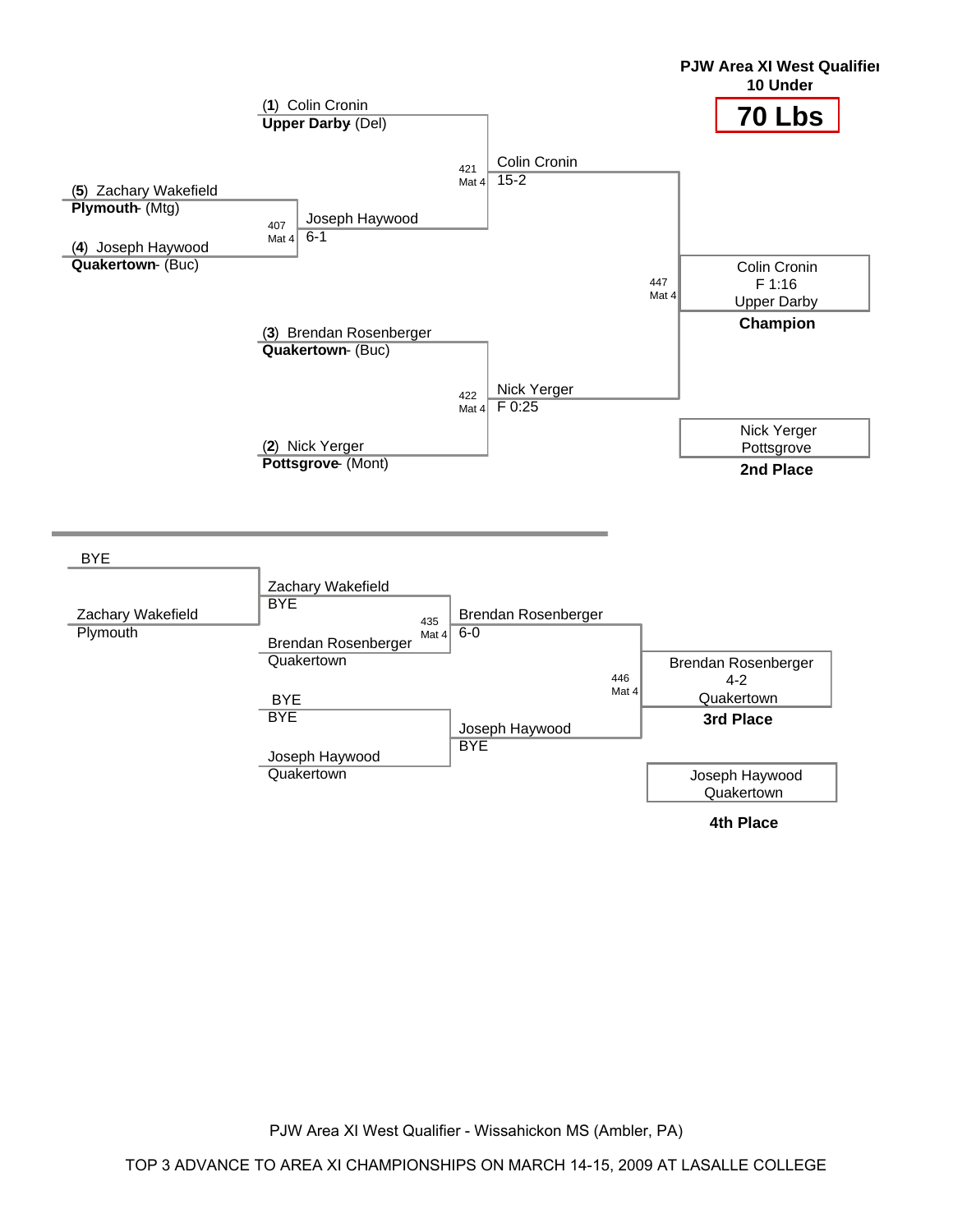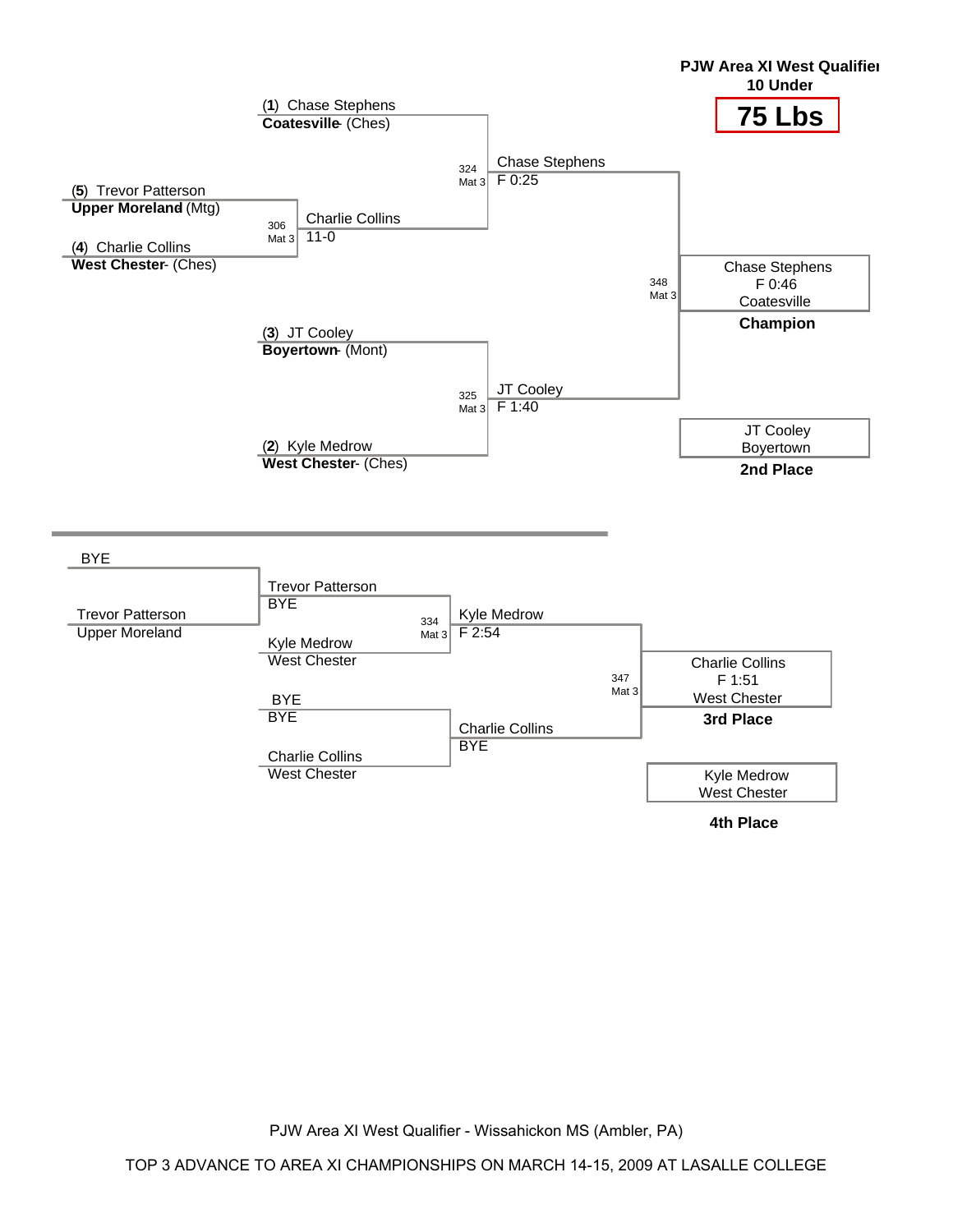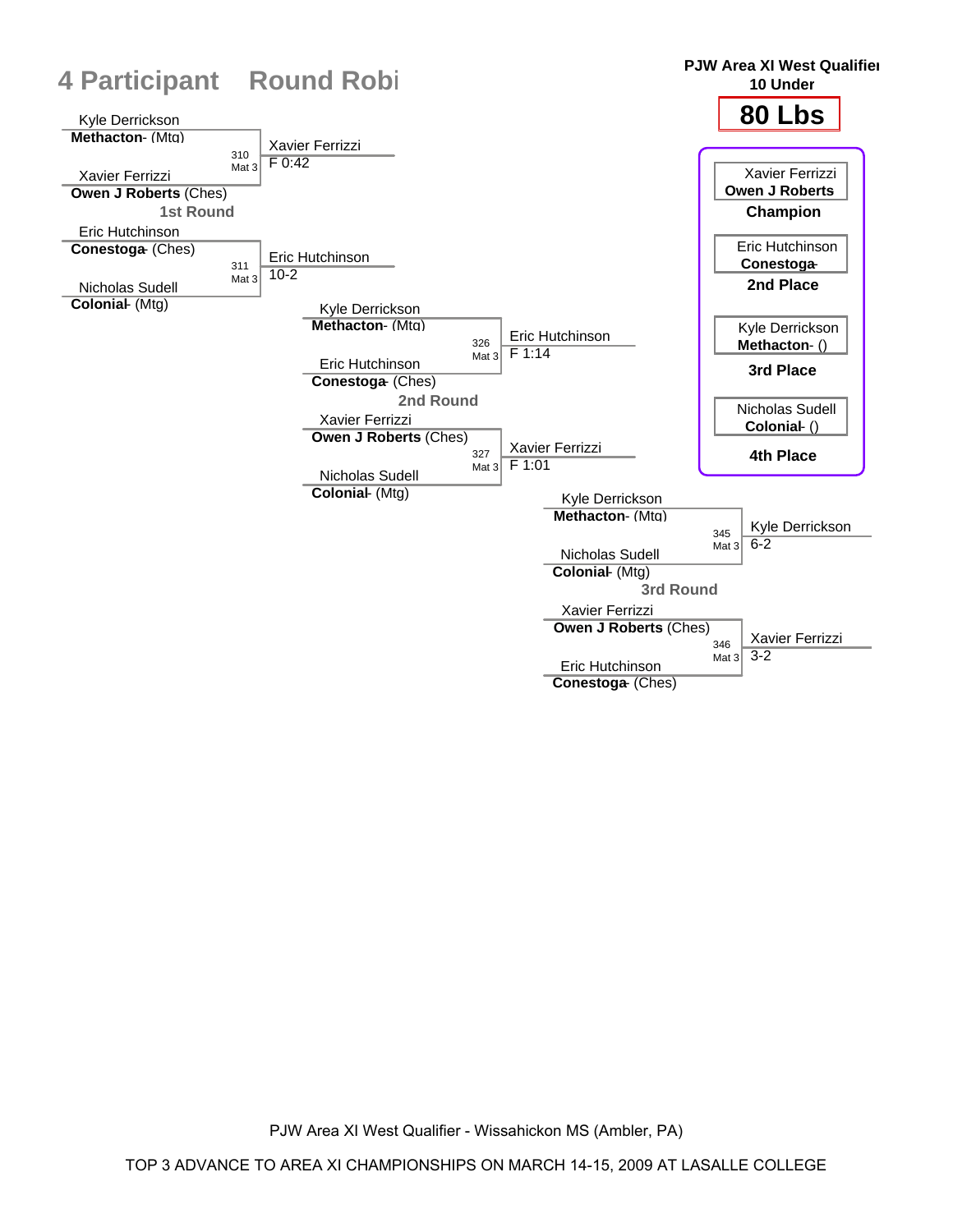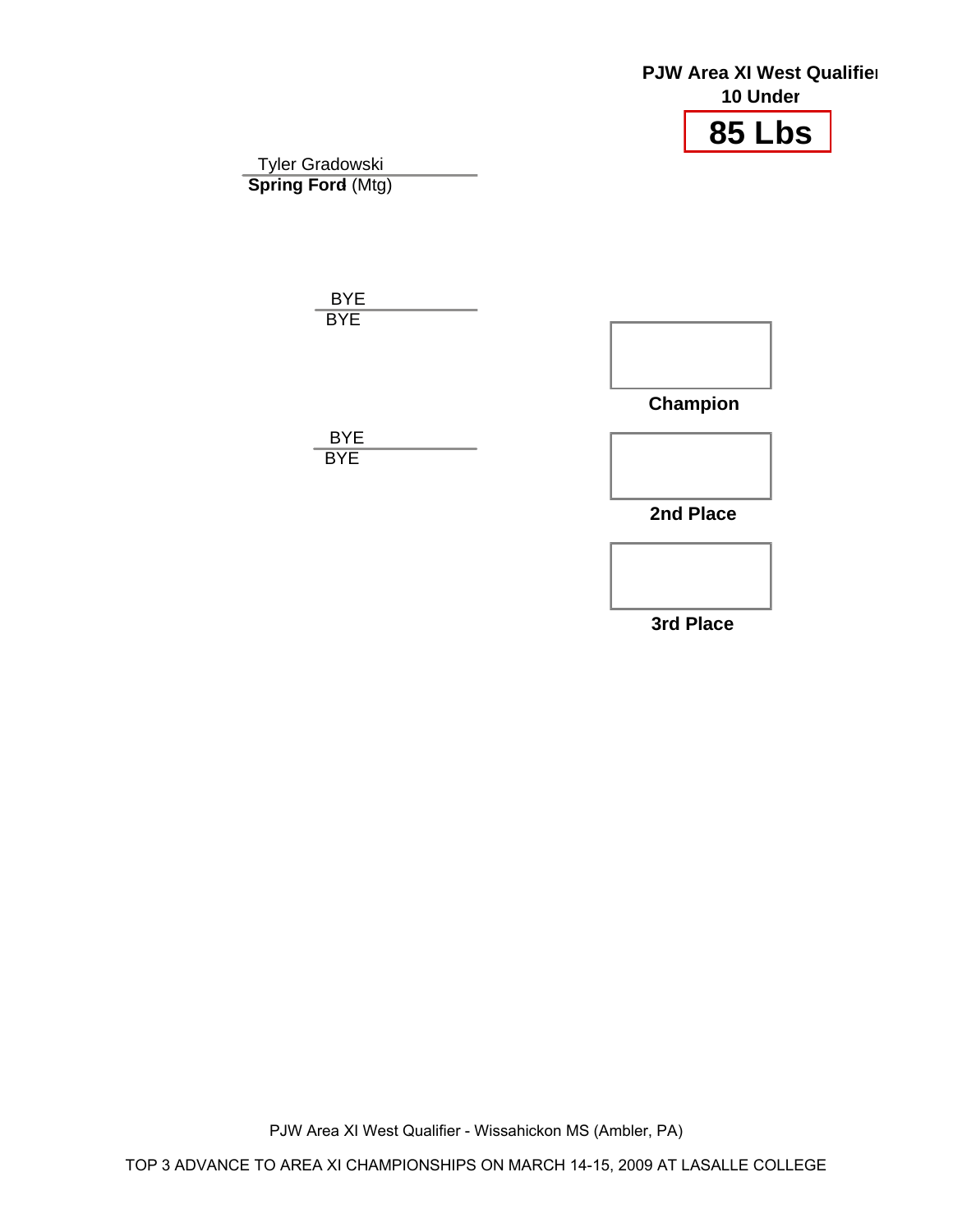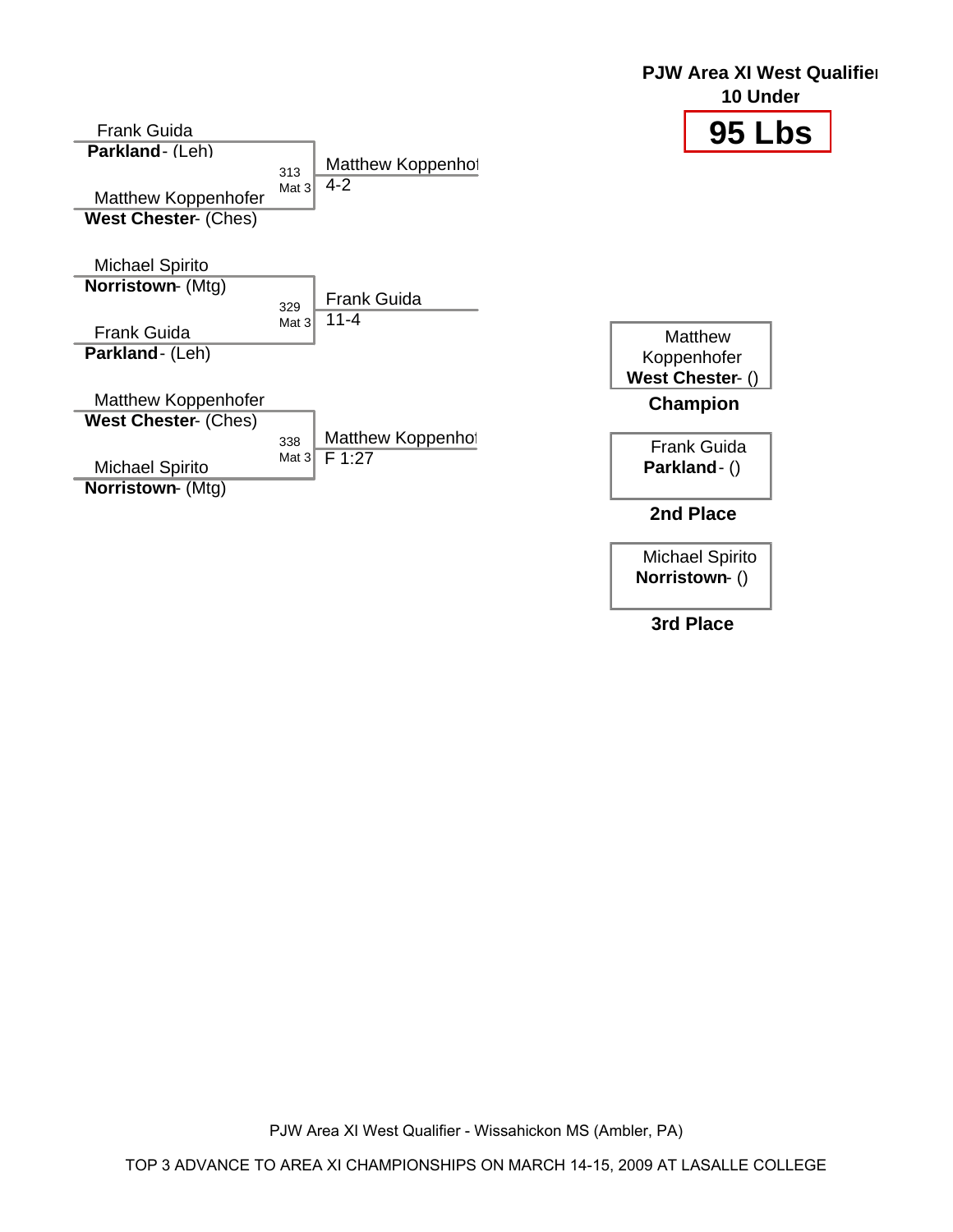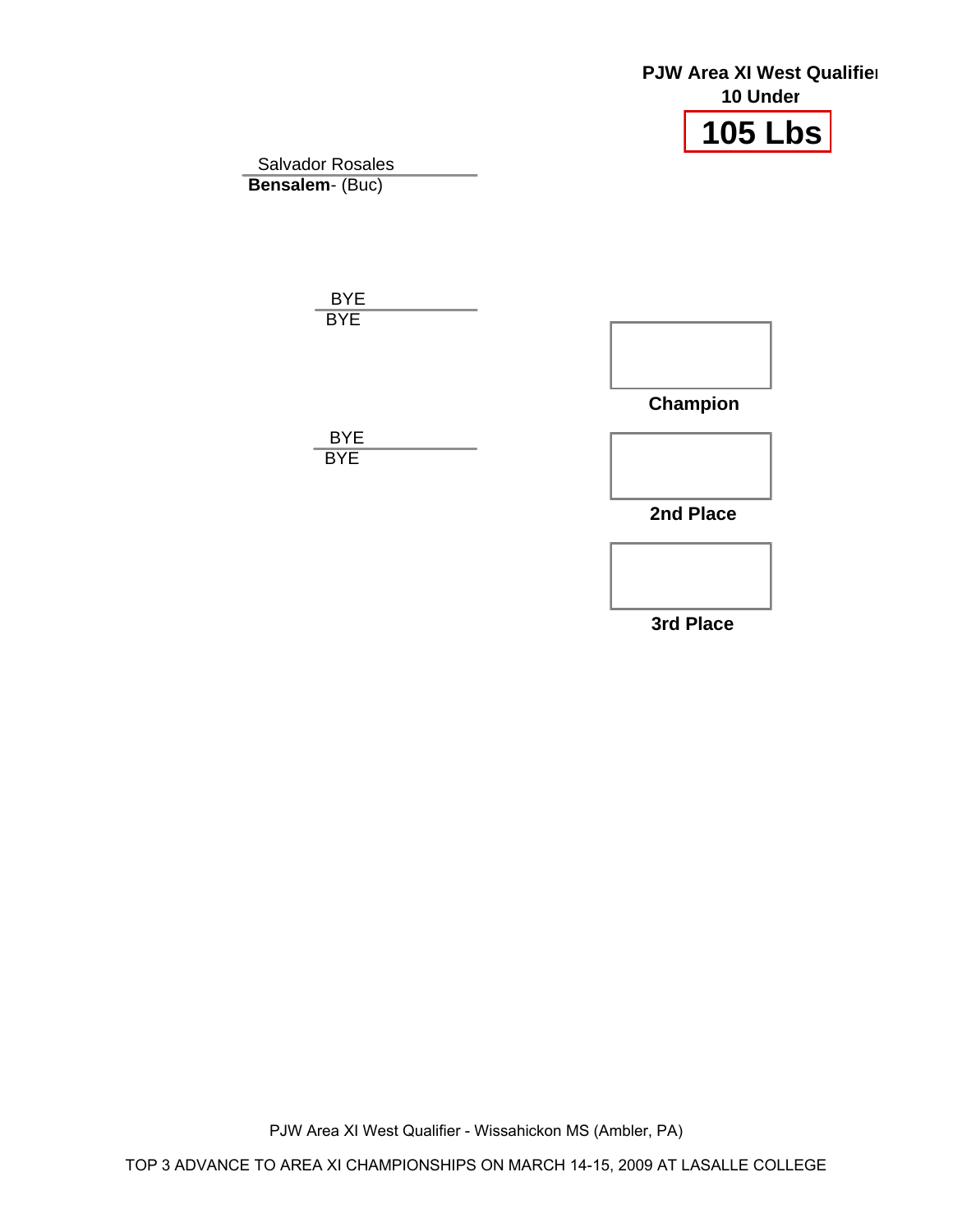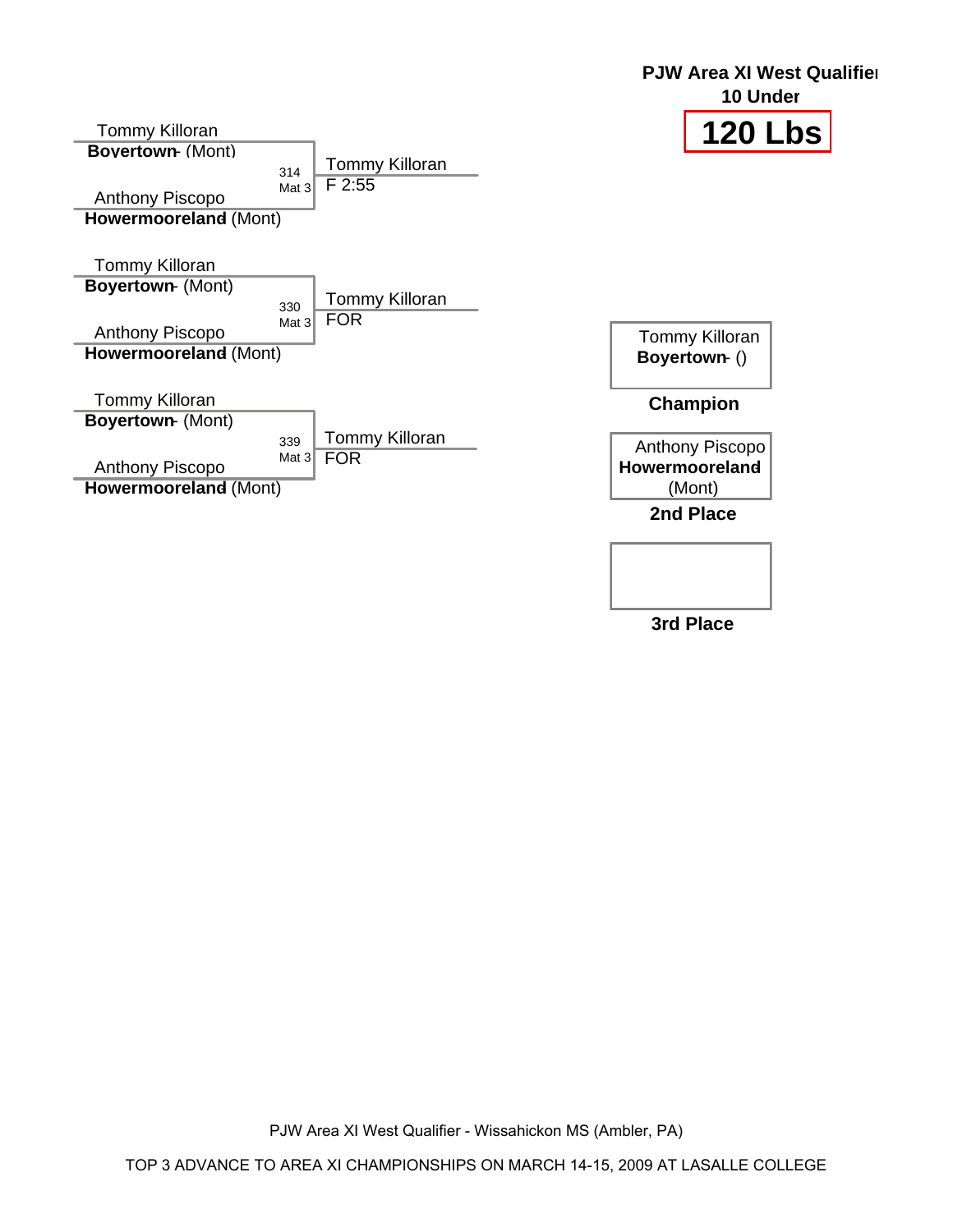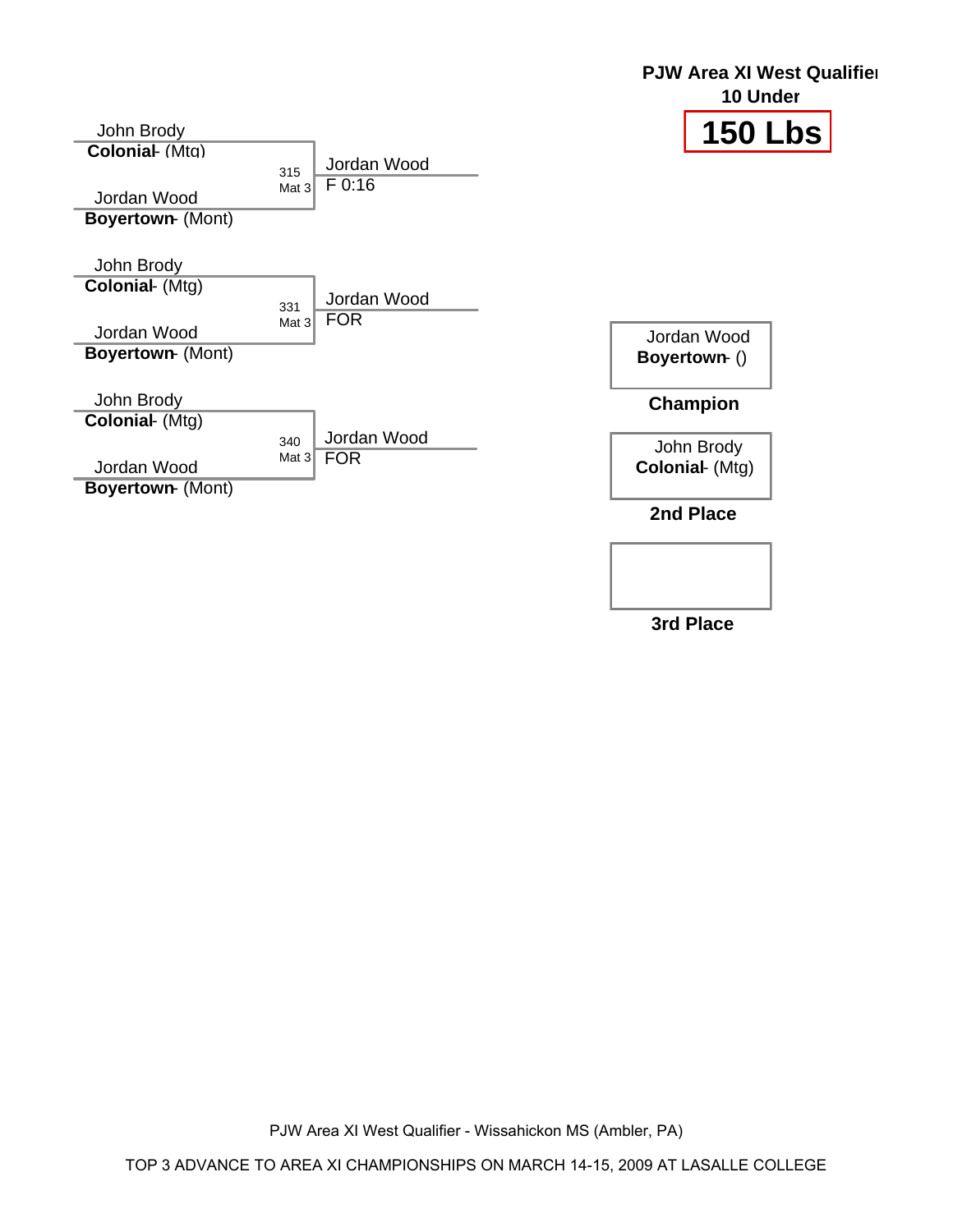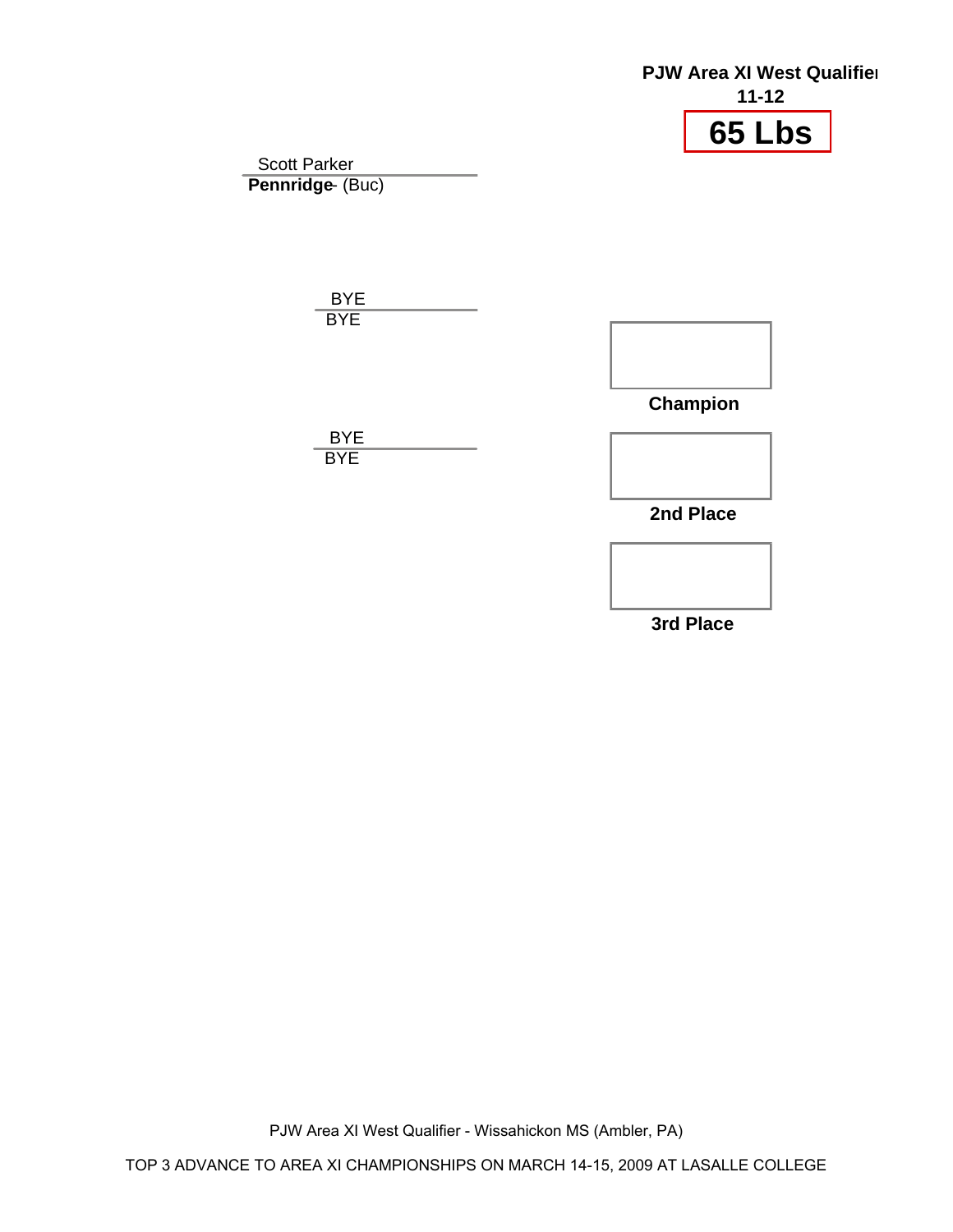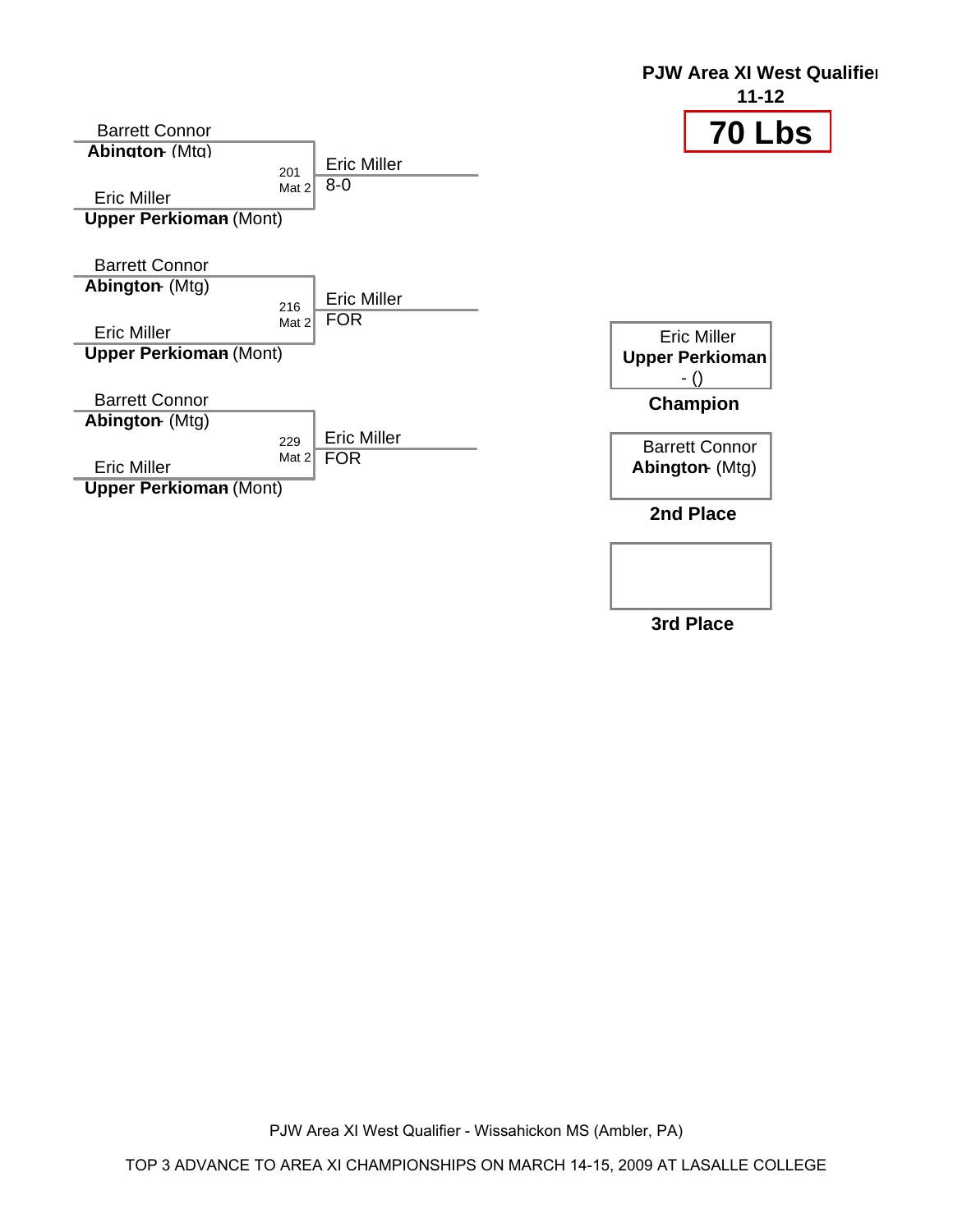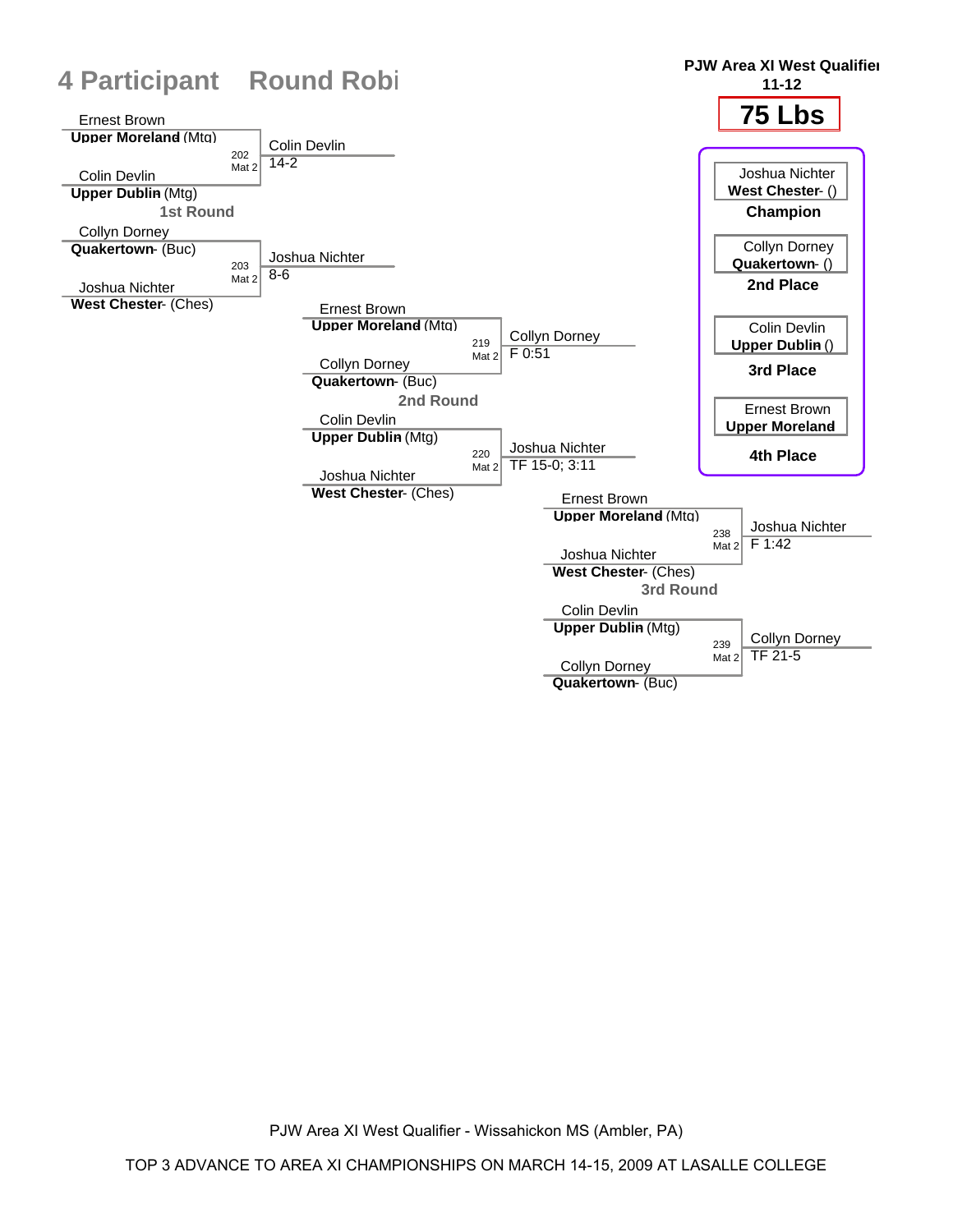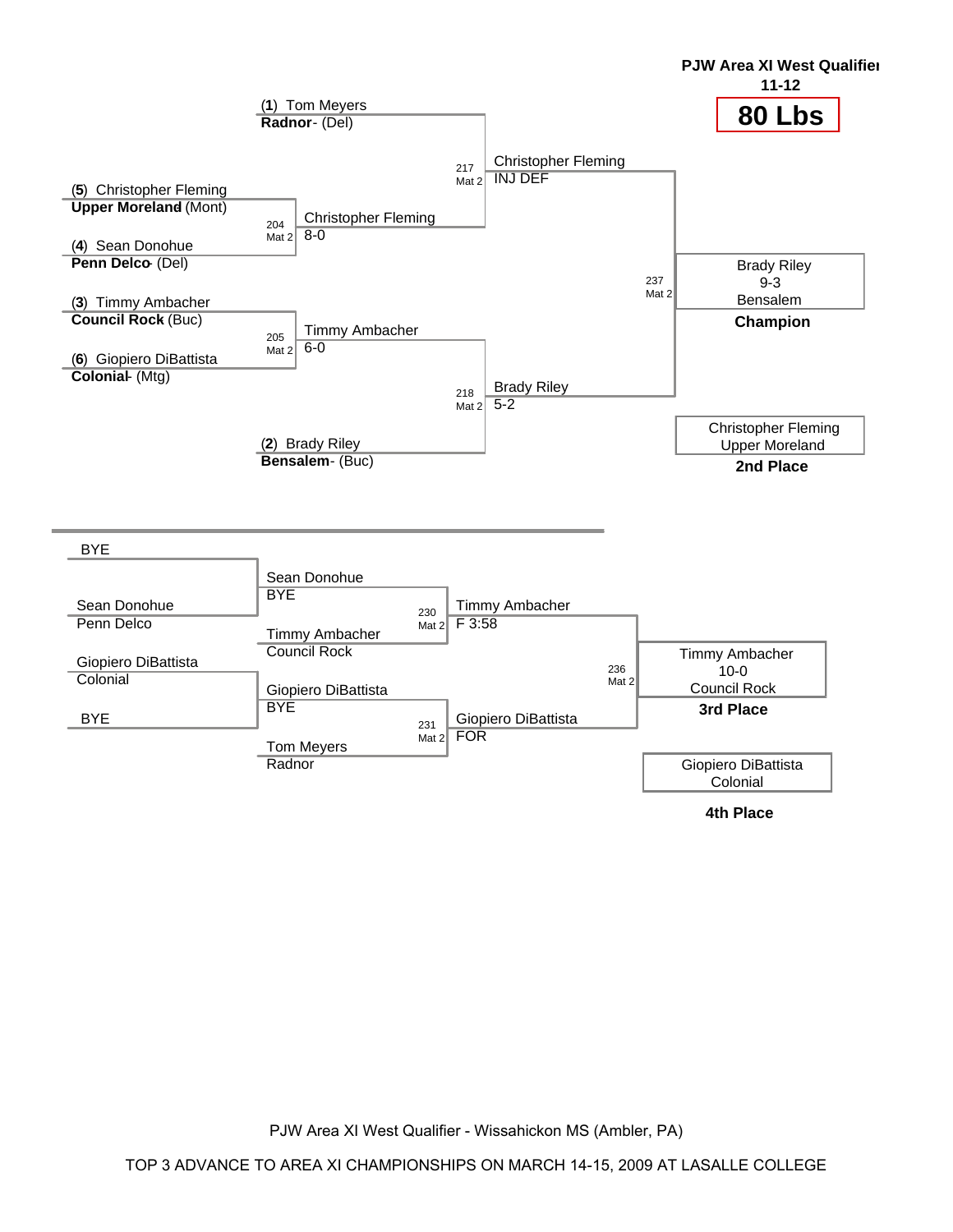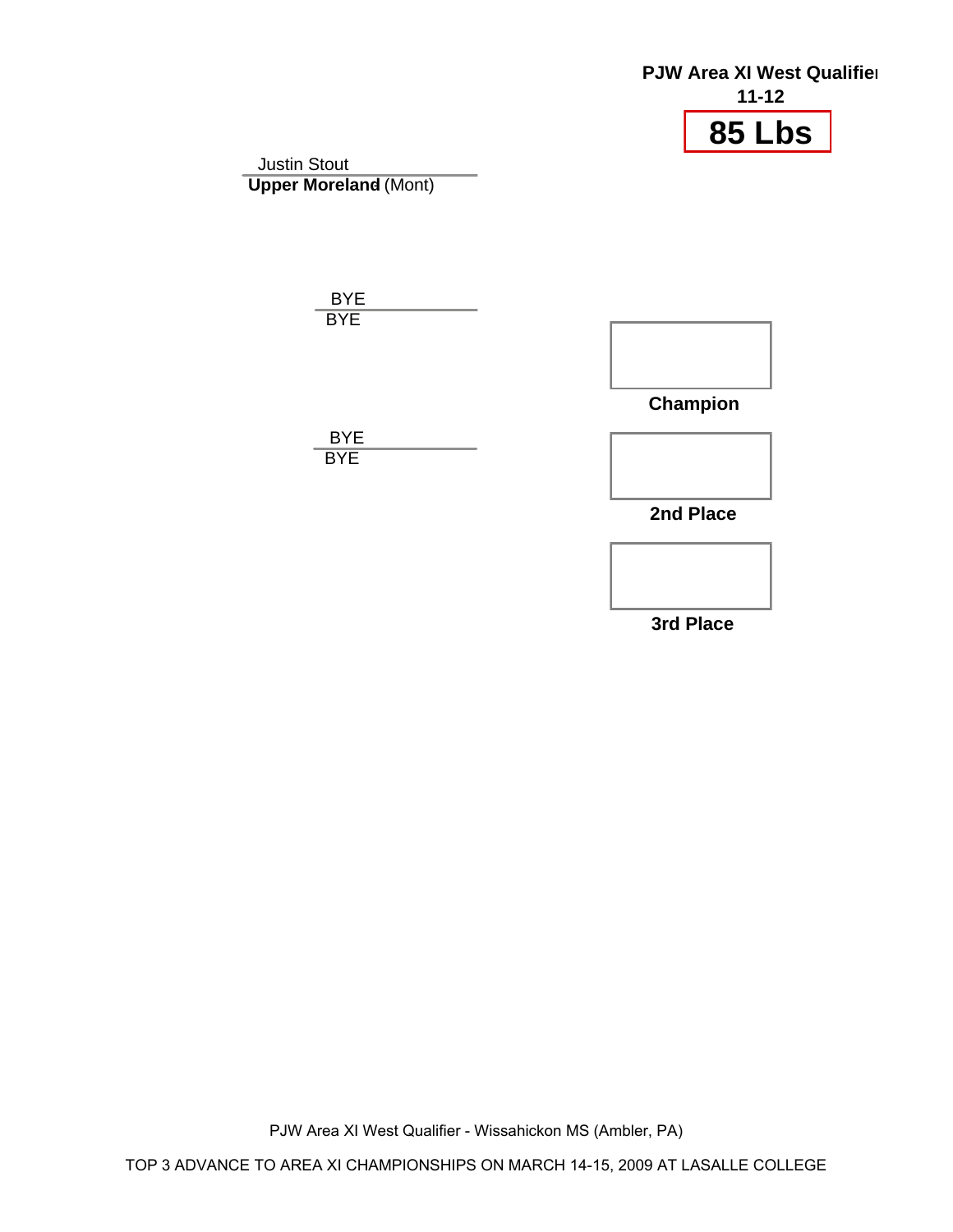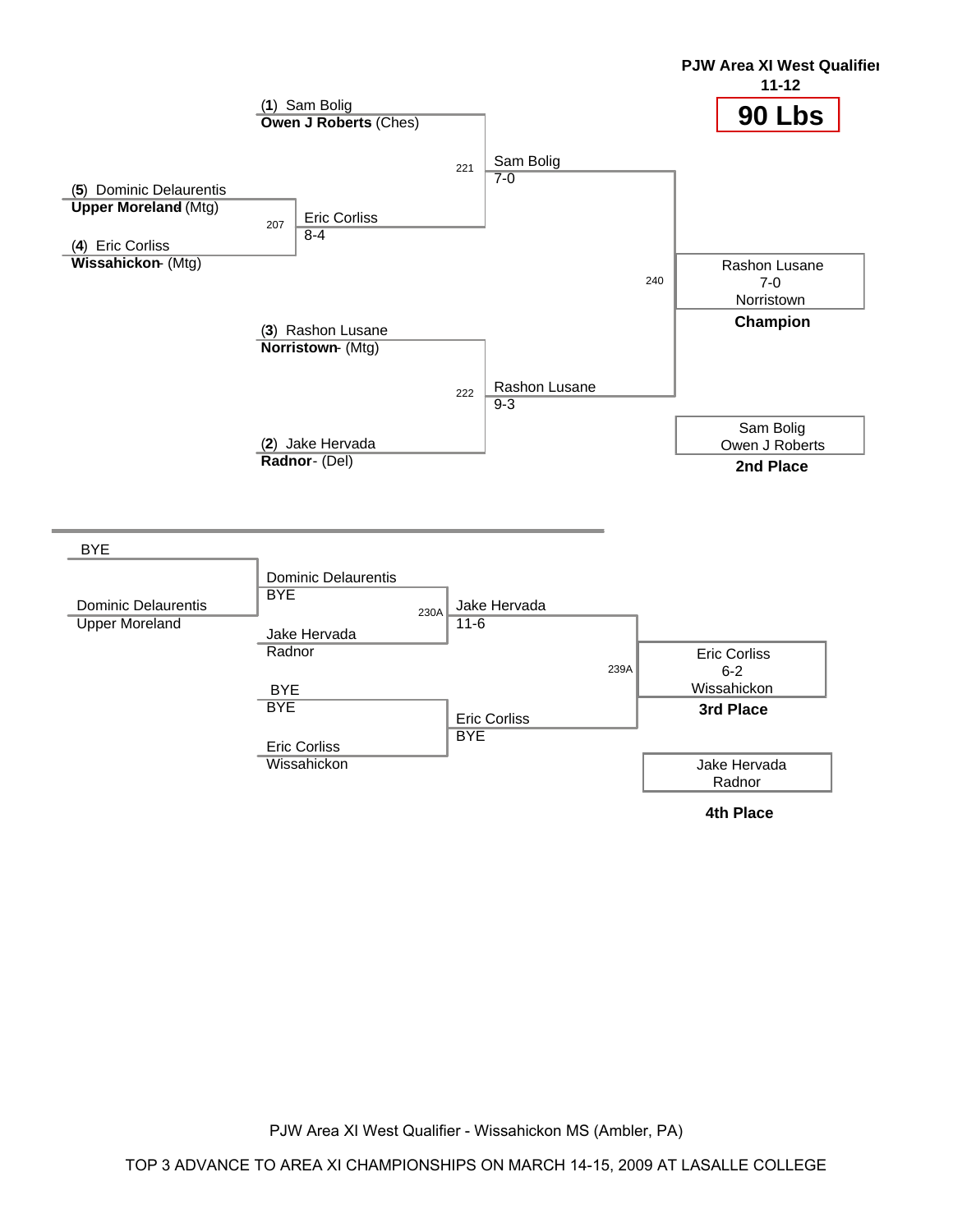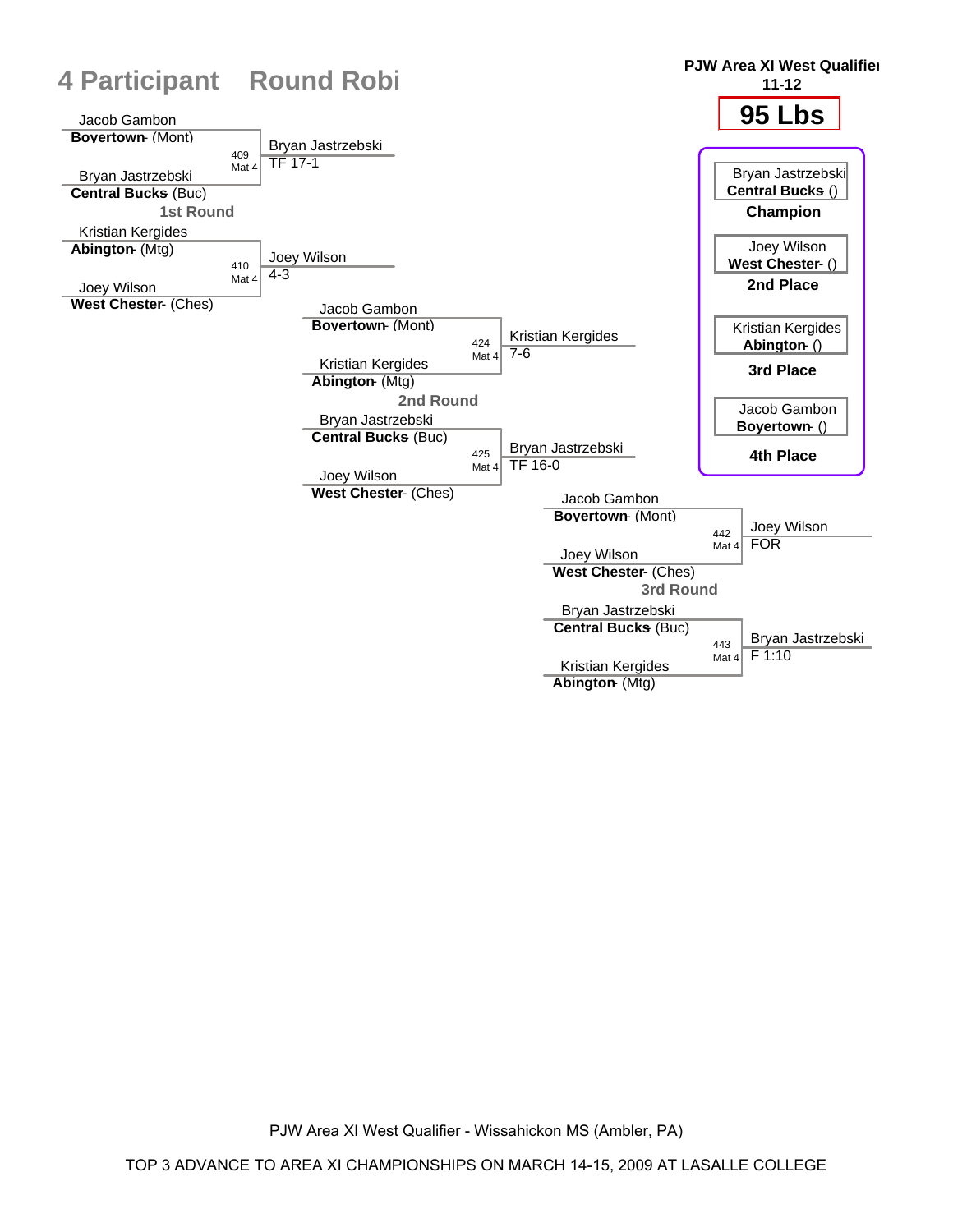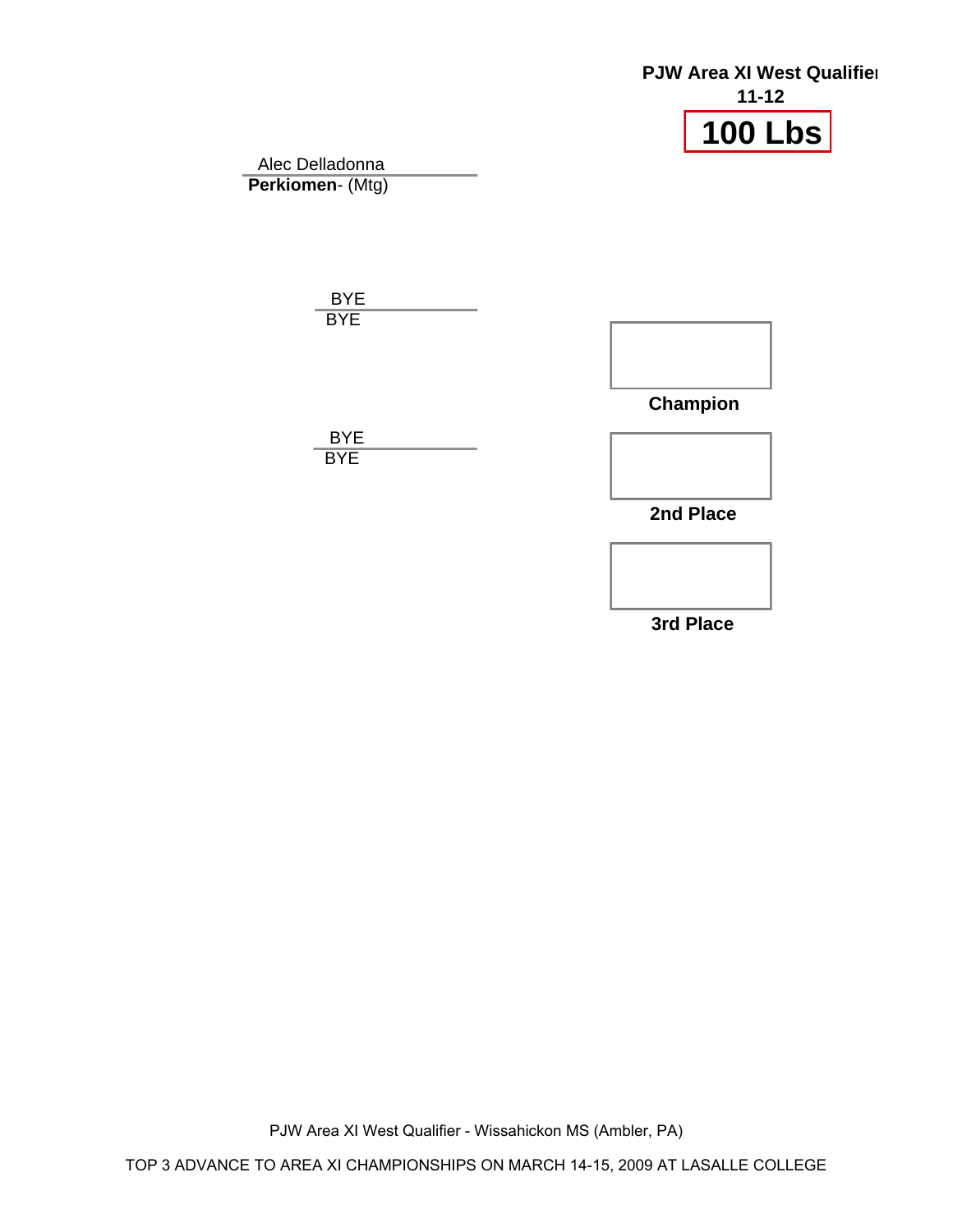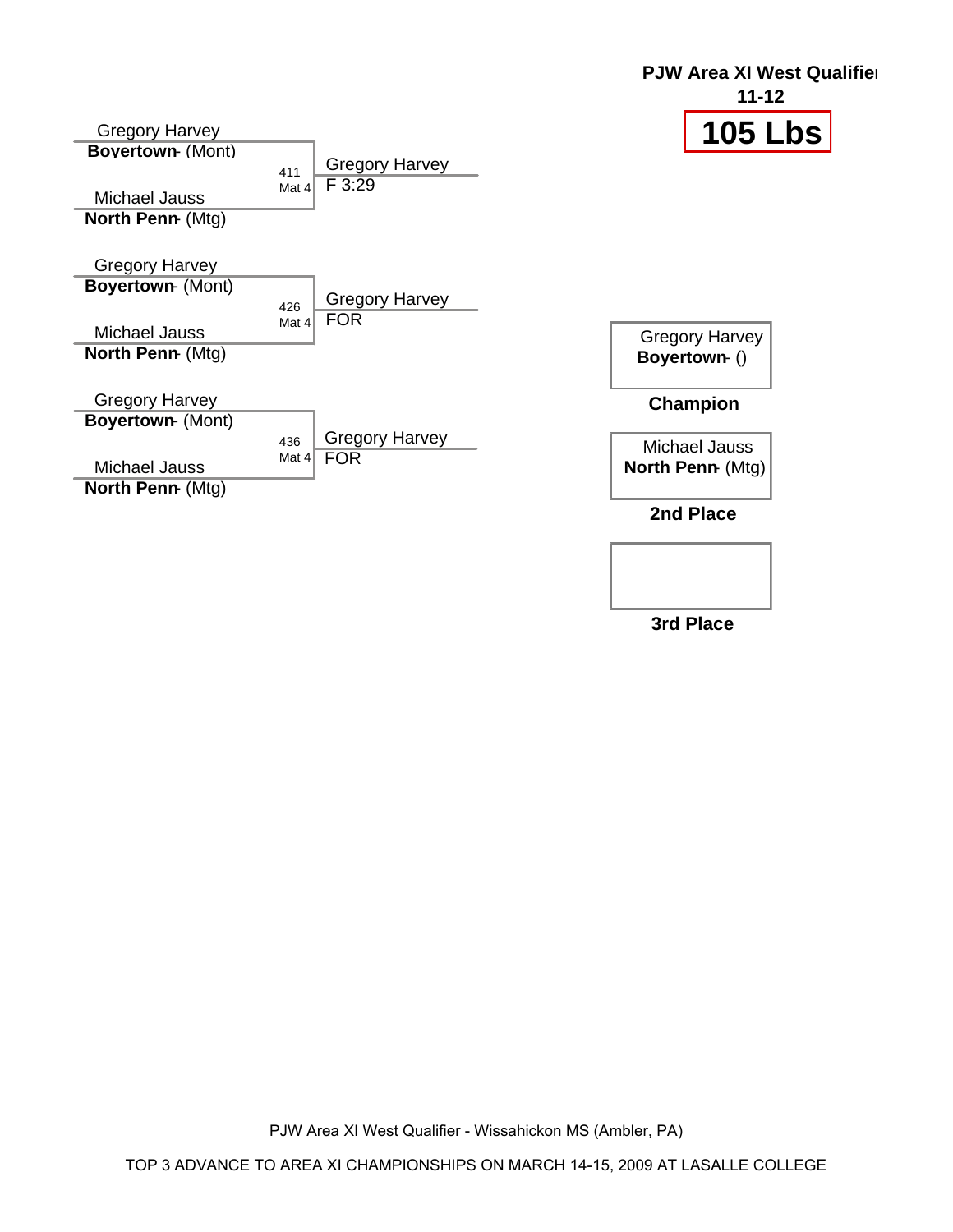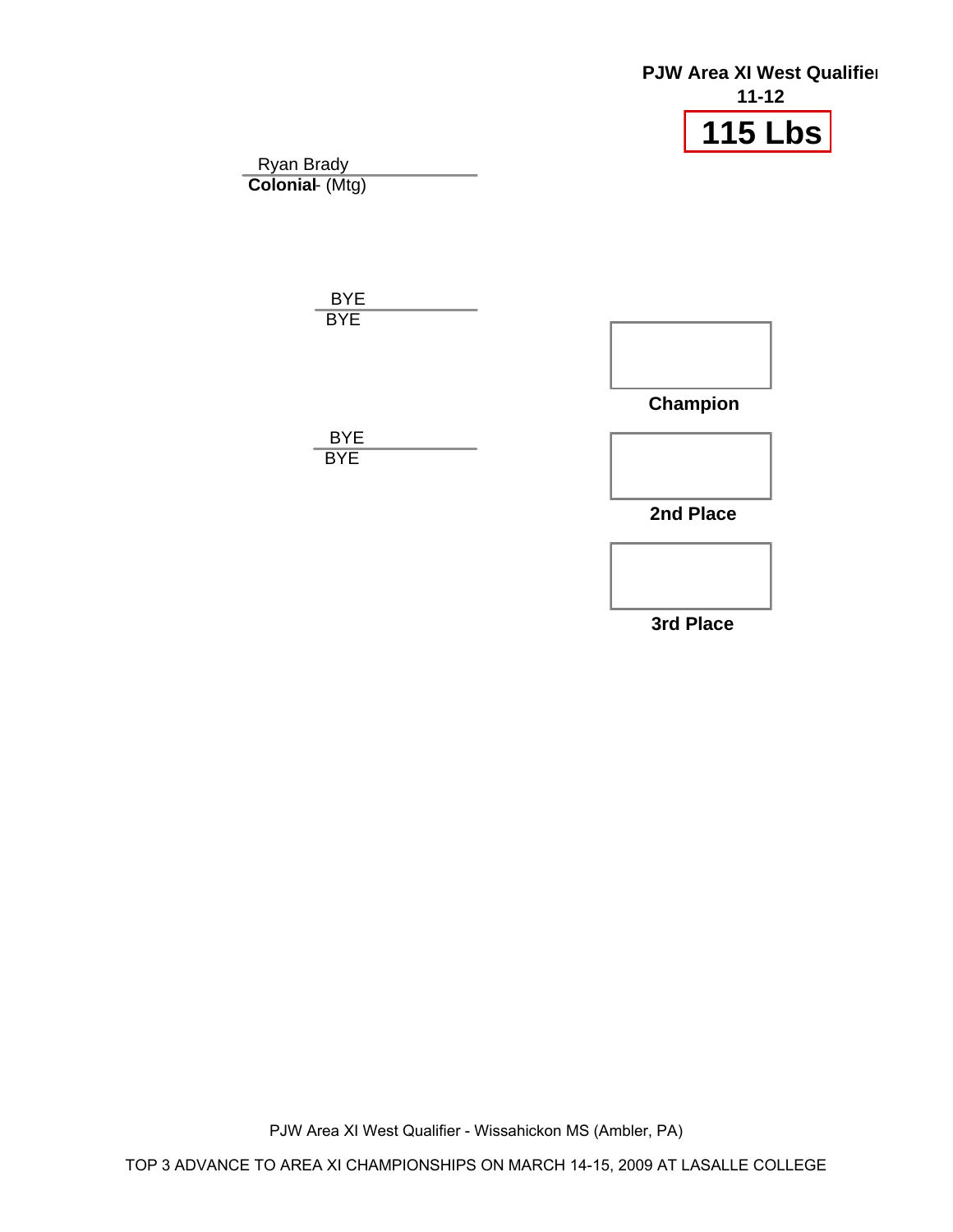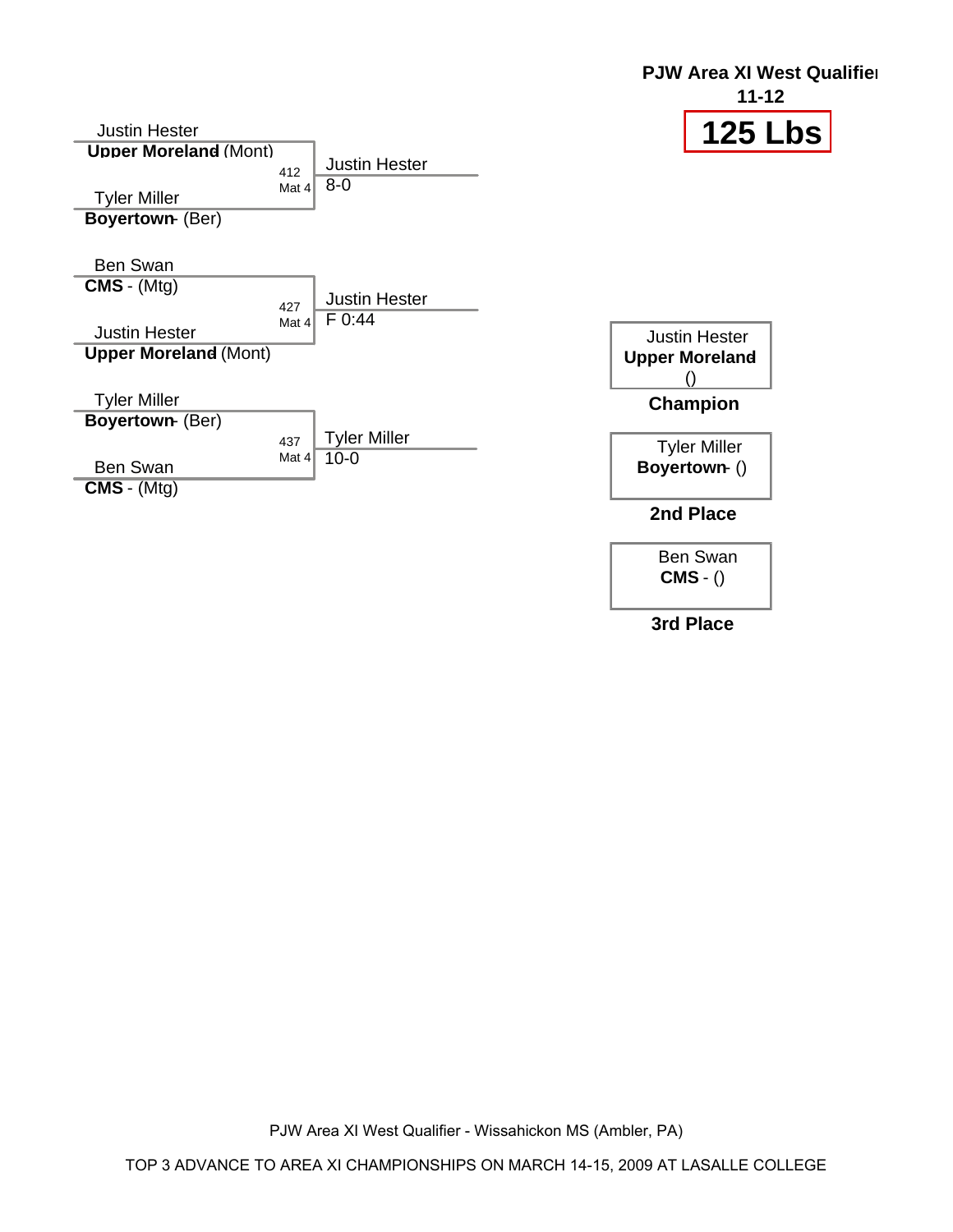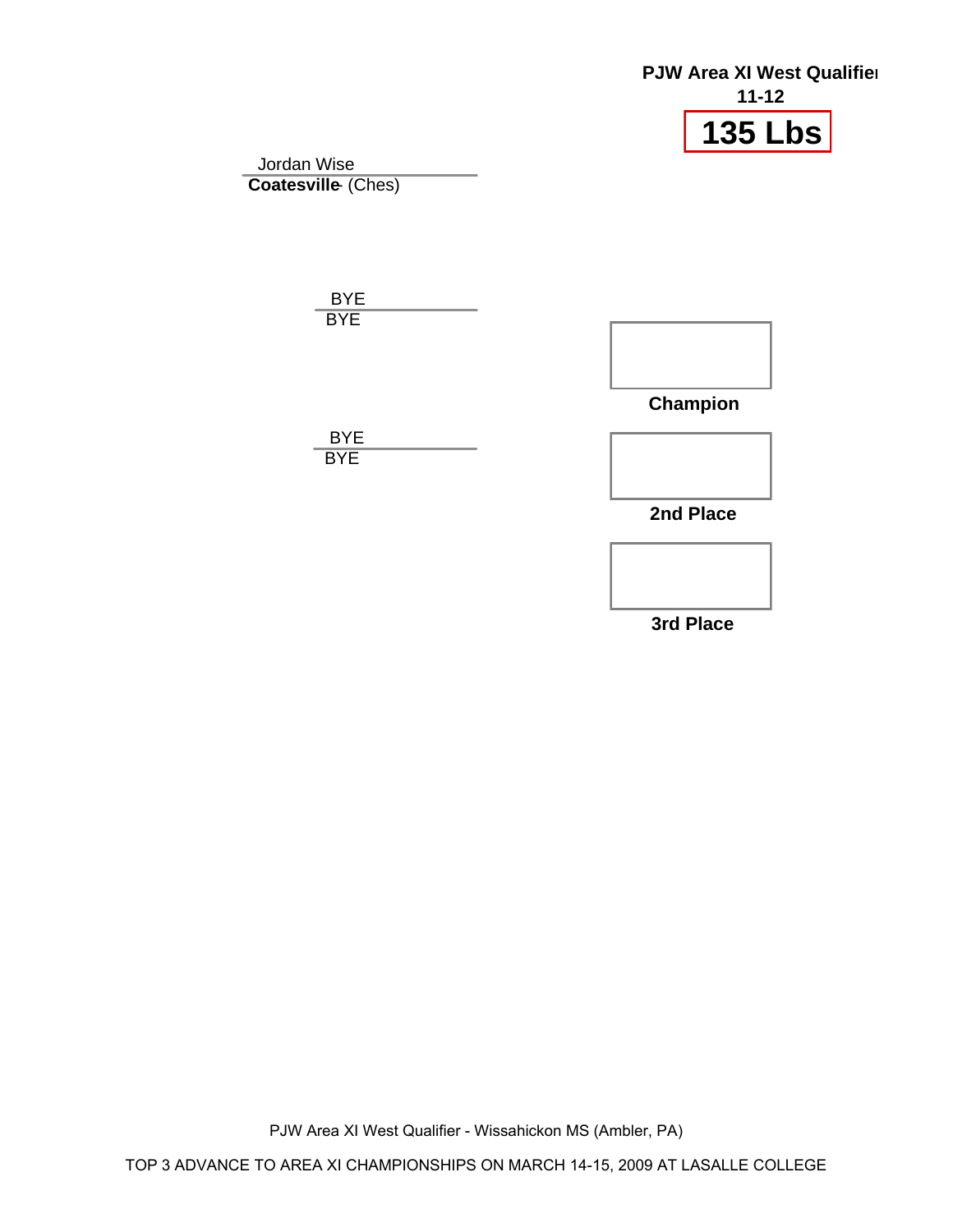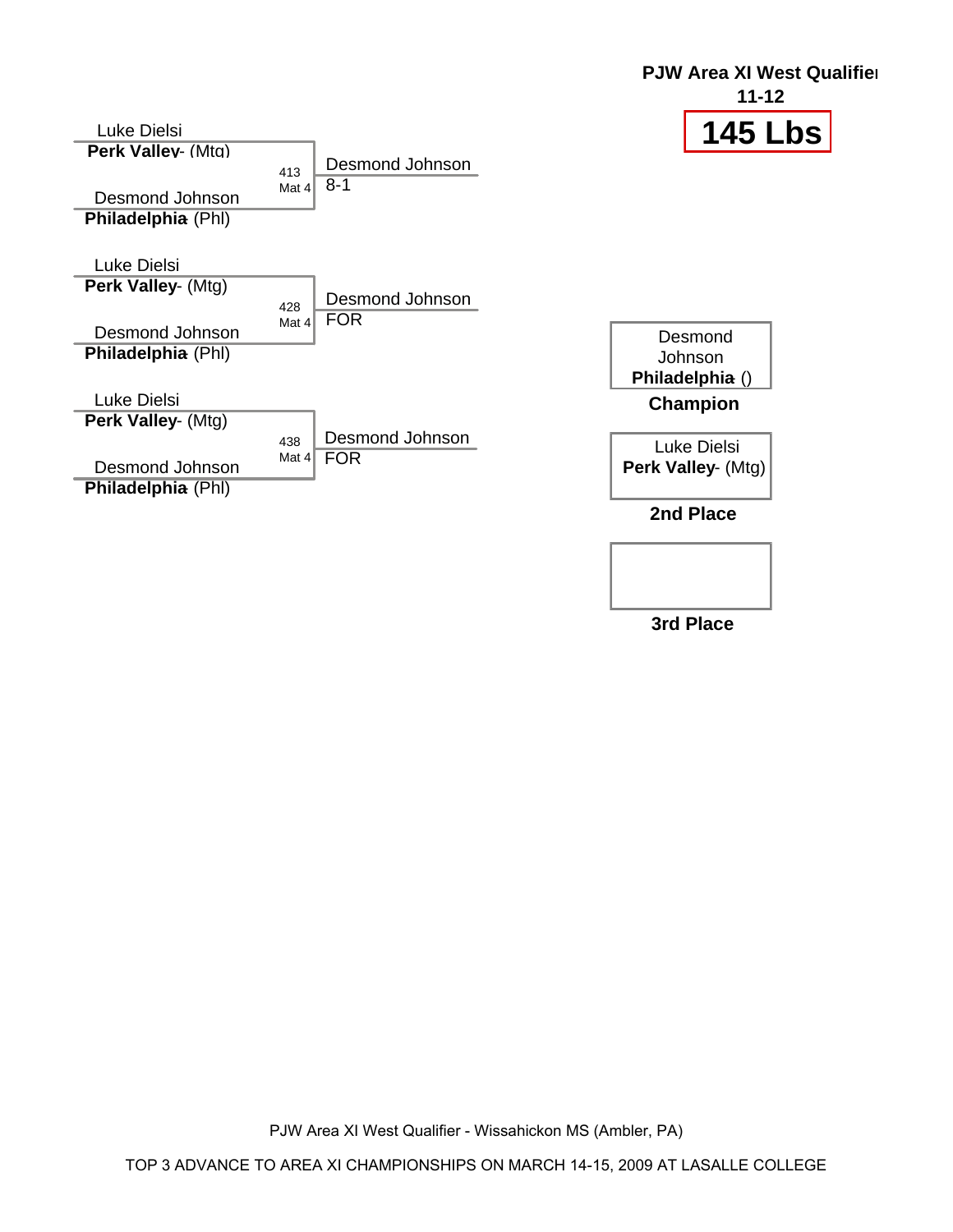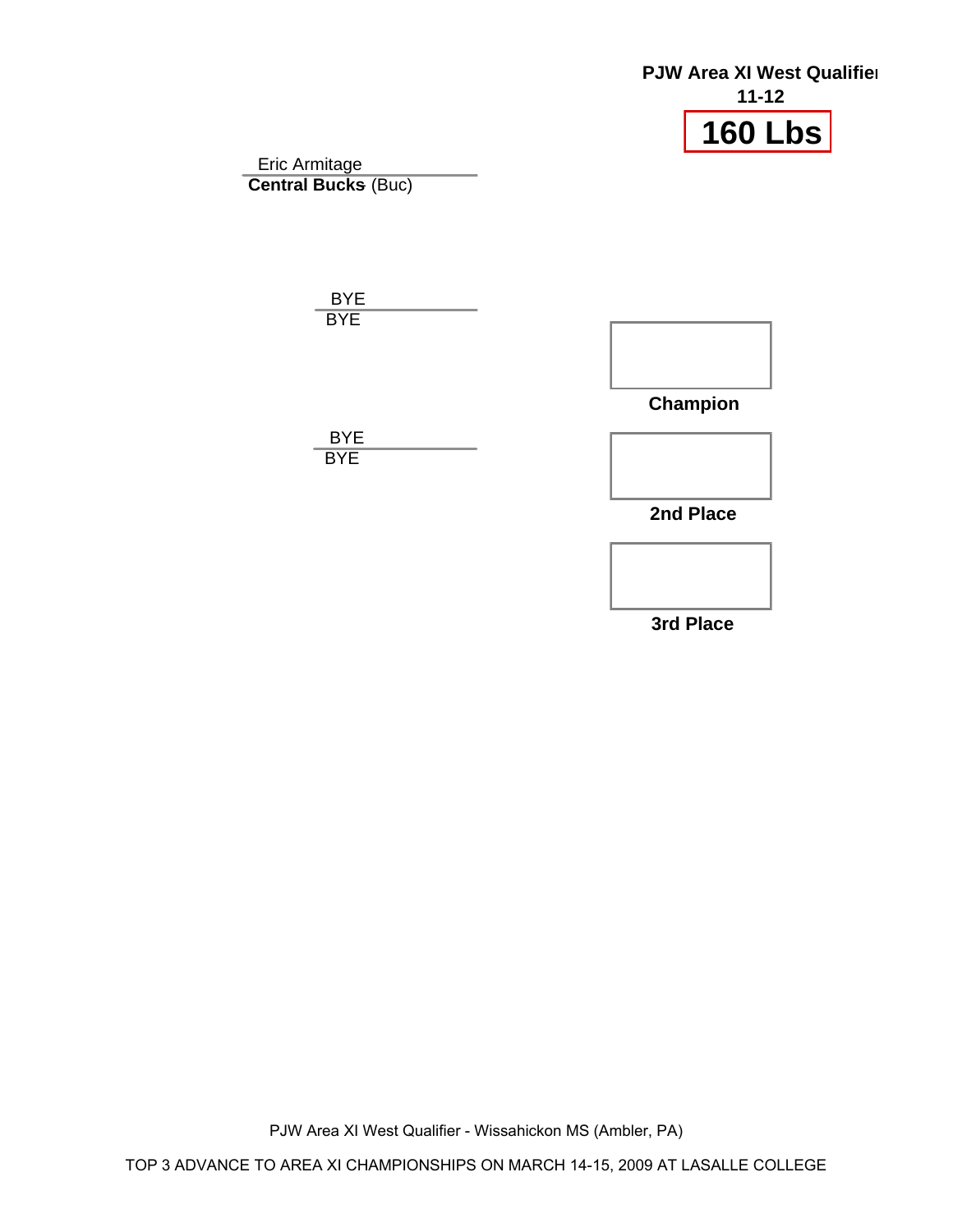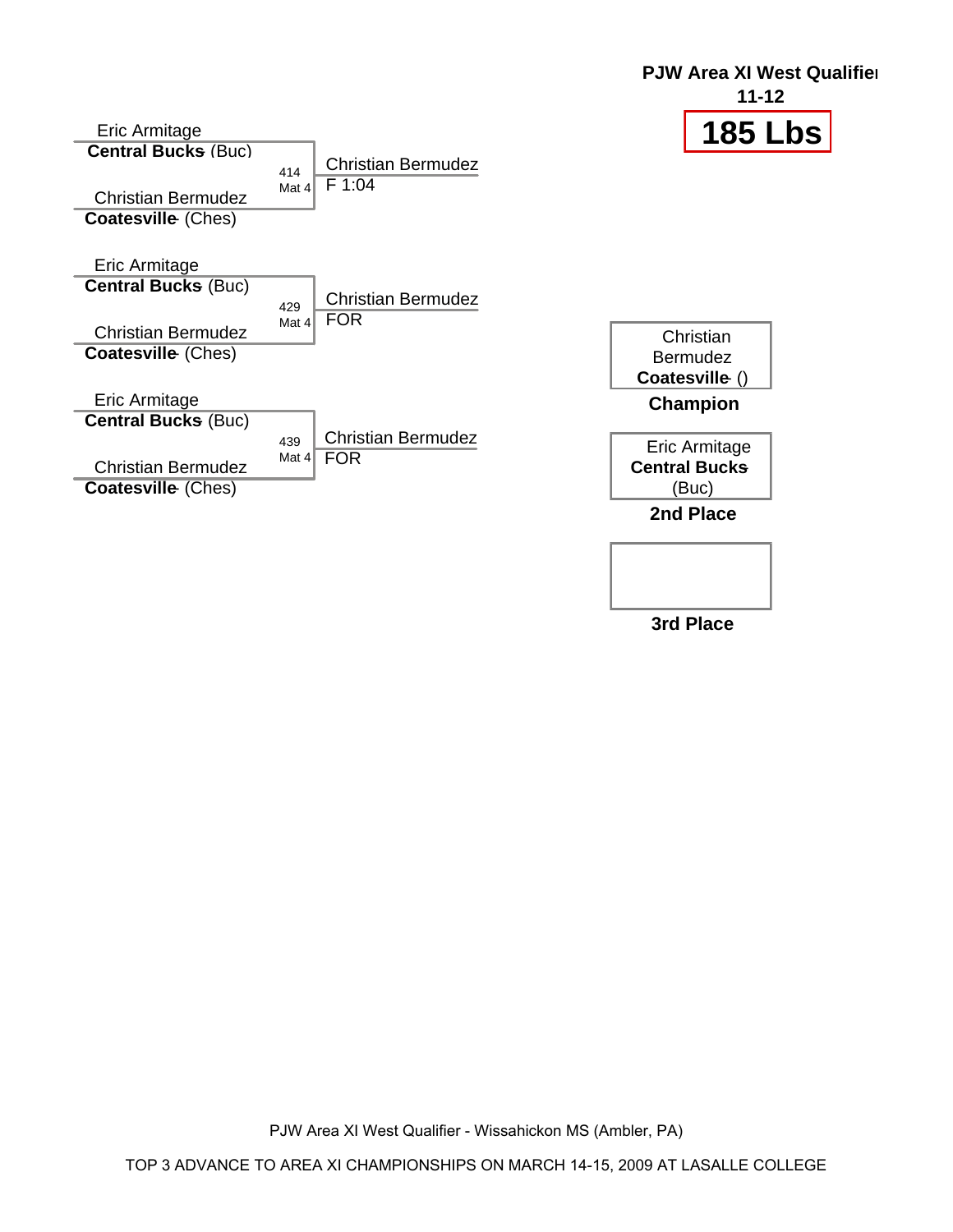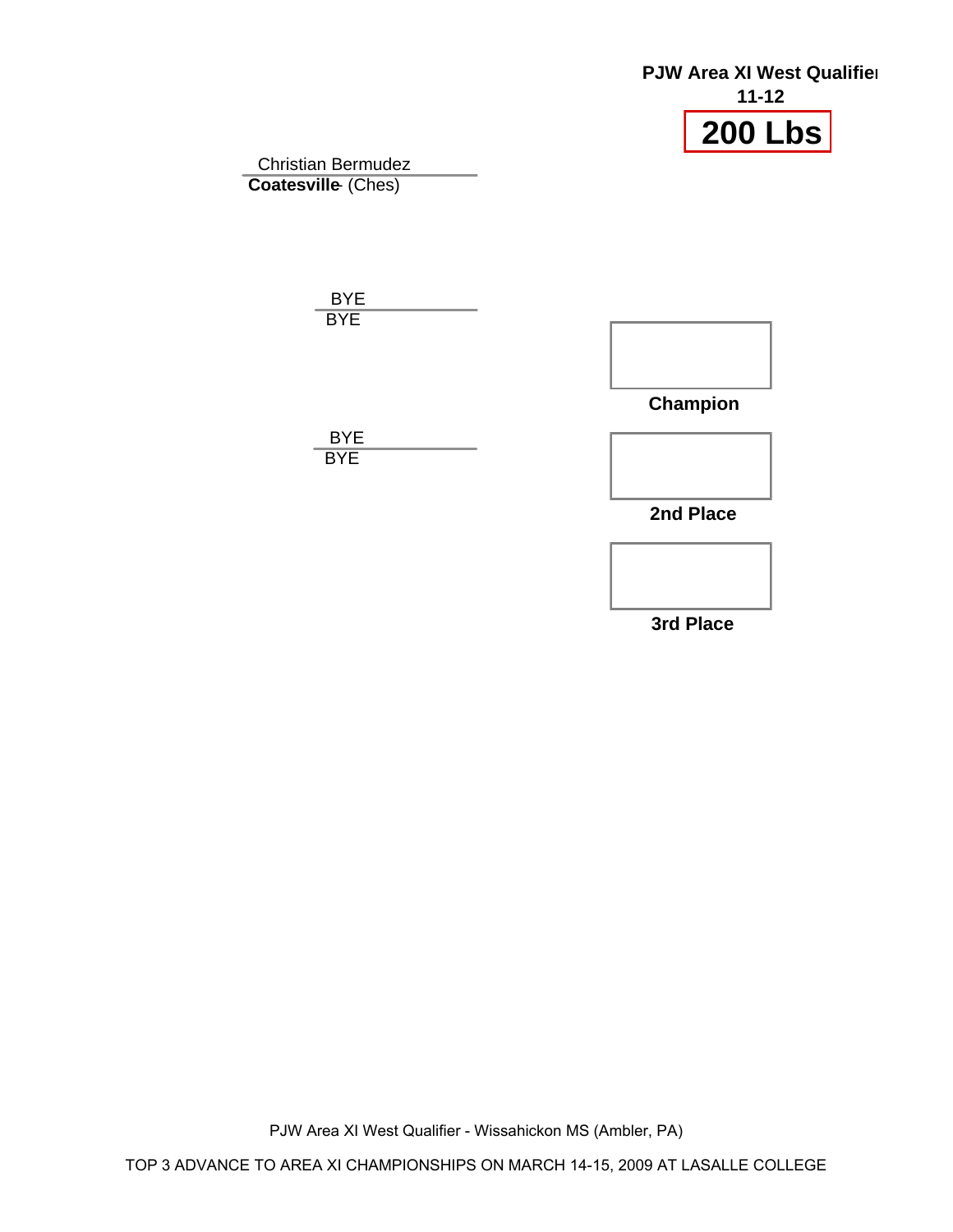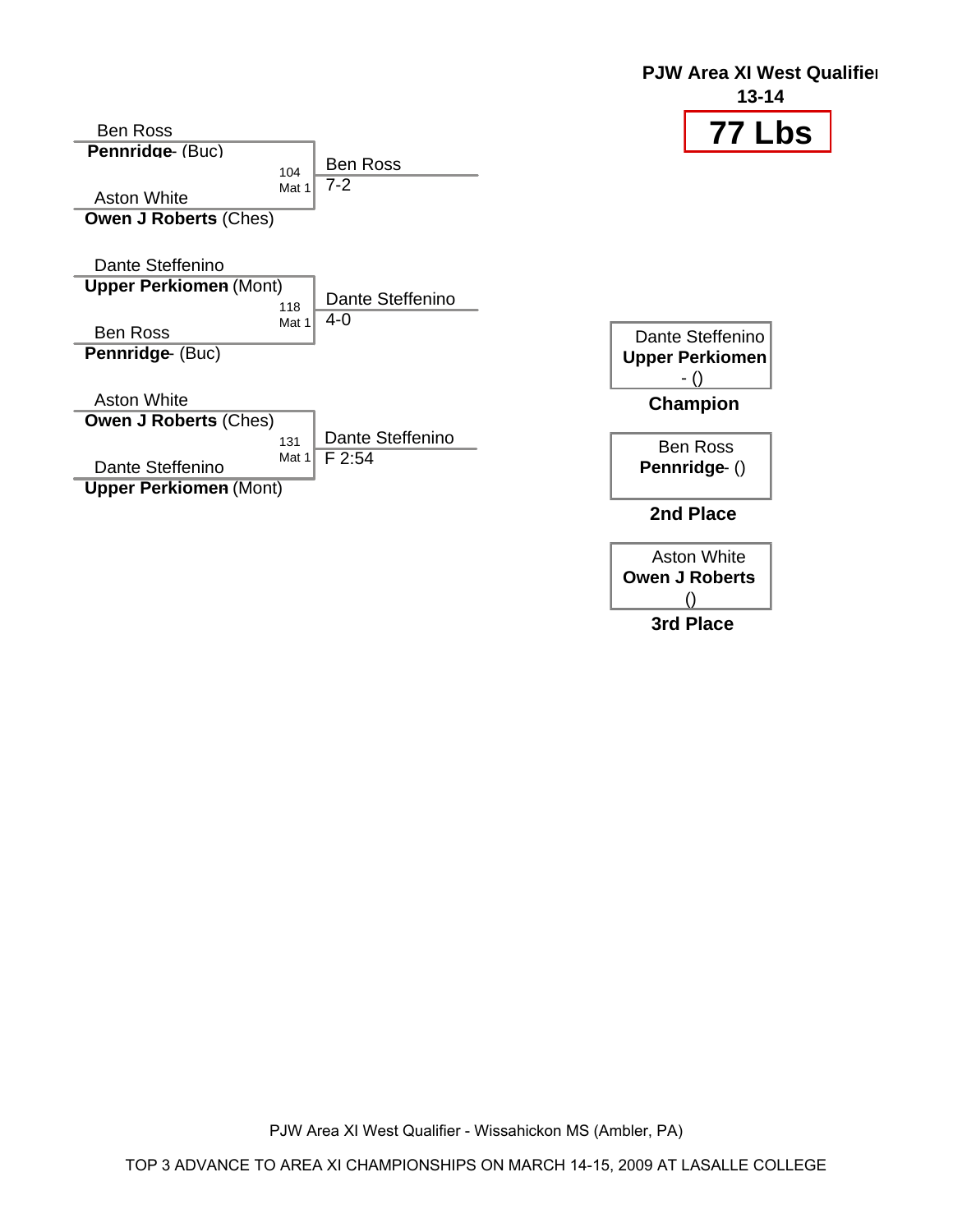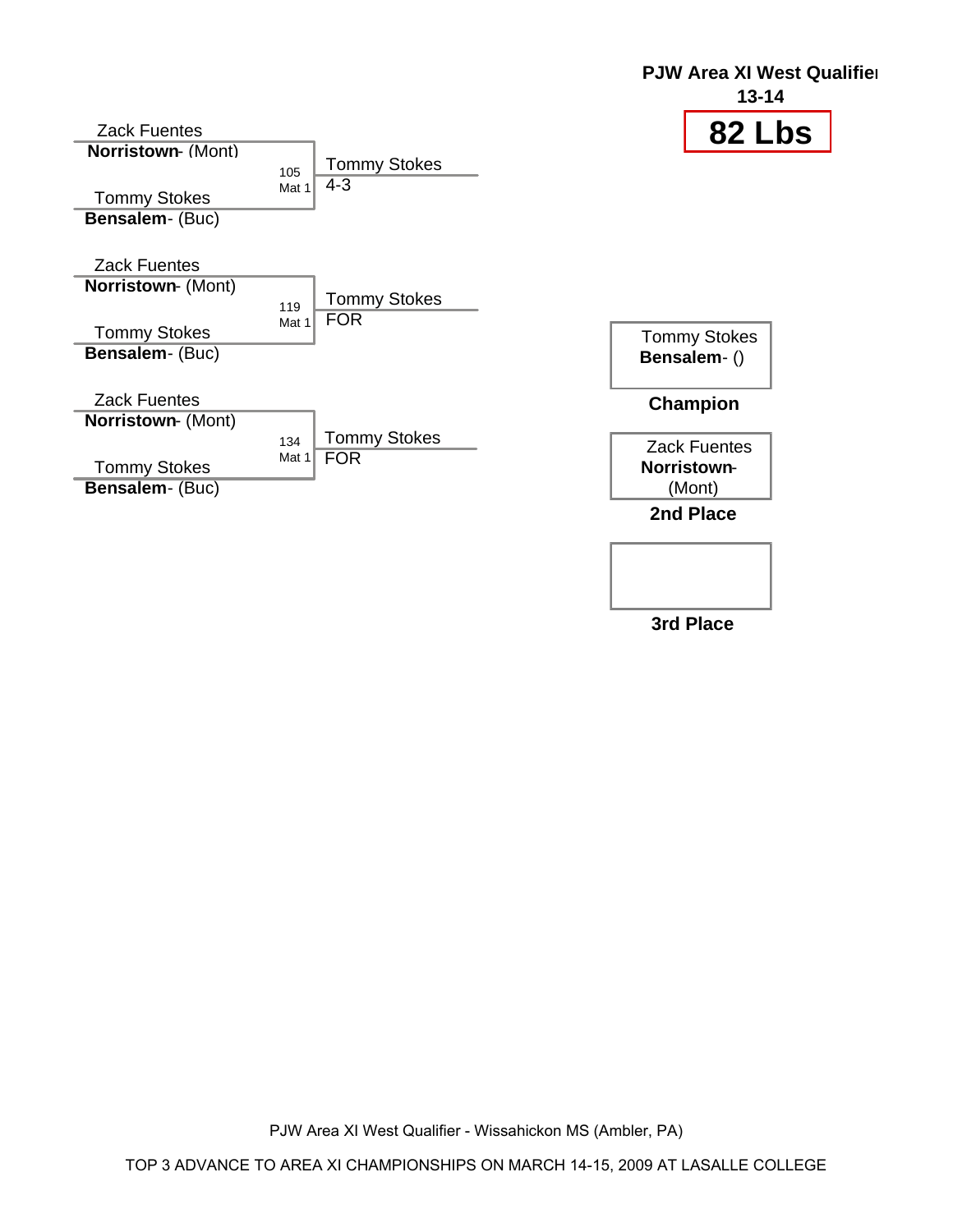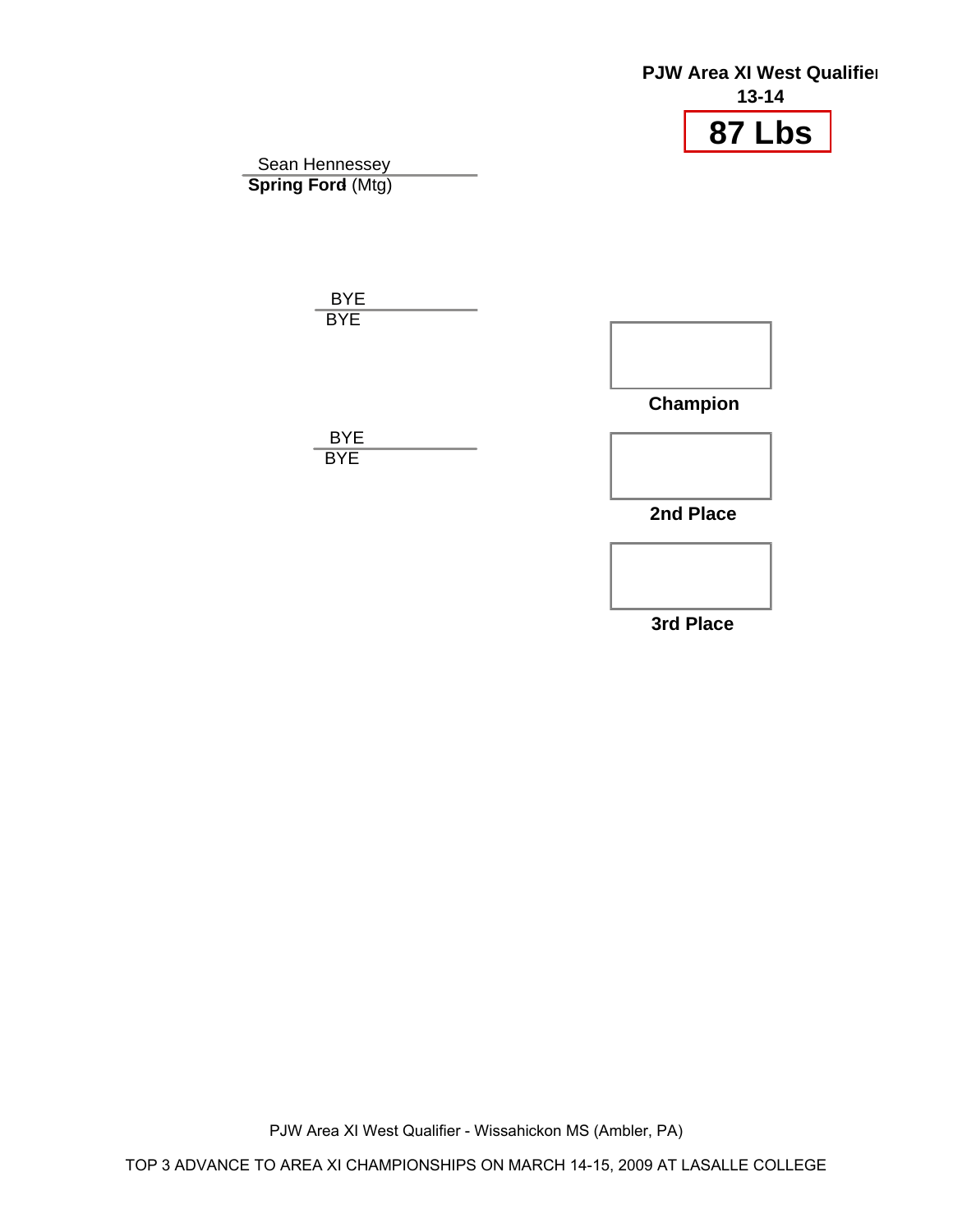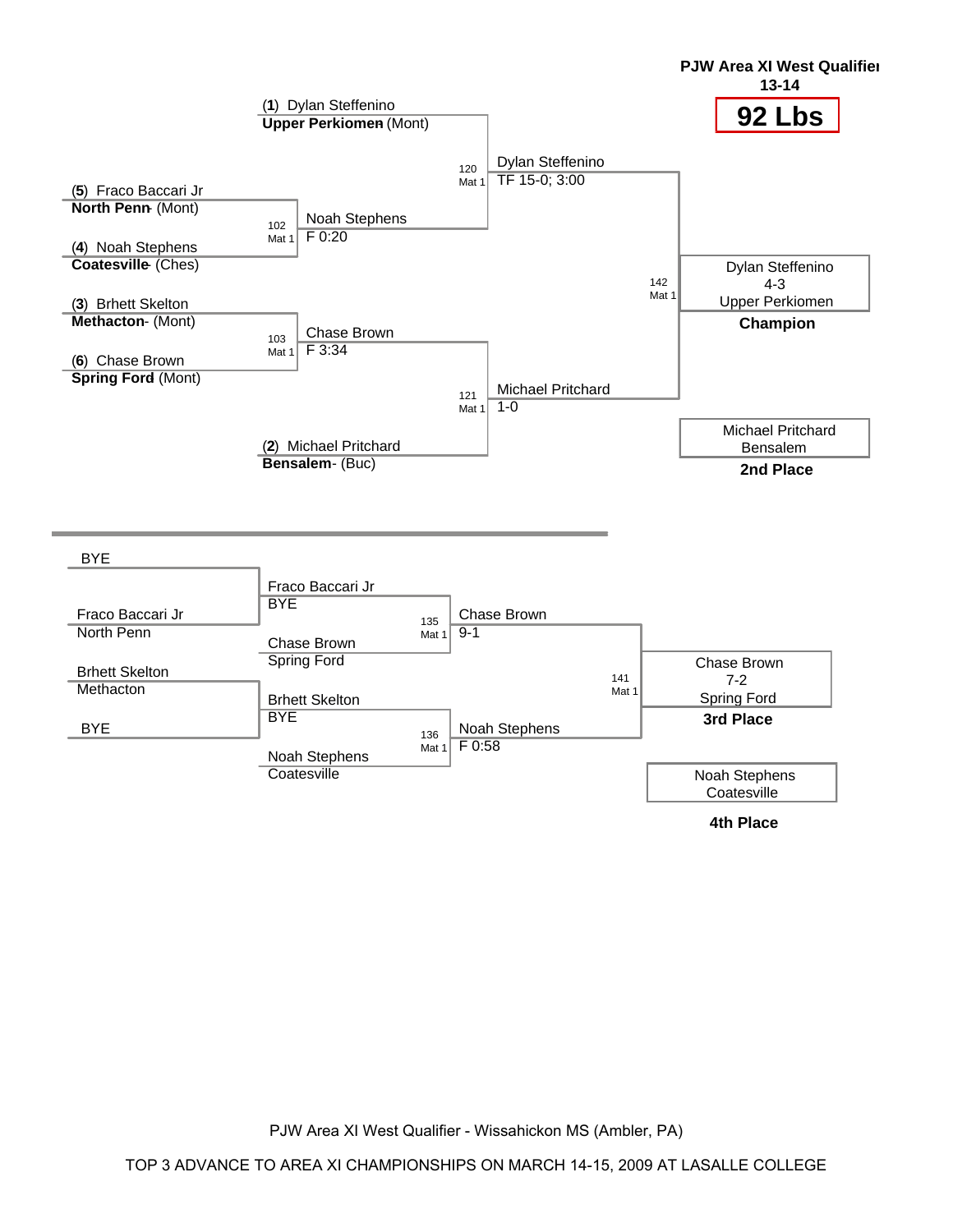

TOP 3 ADVANCE TO AREA XI CHAMPIONSHIPS ON MARCH 14-15, 2009 AT LASALLE COLLEGE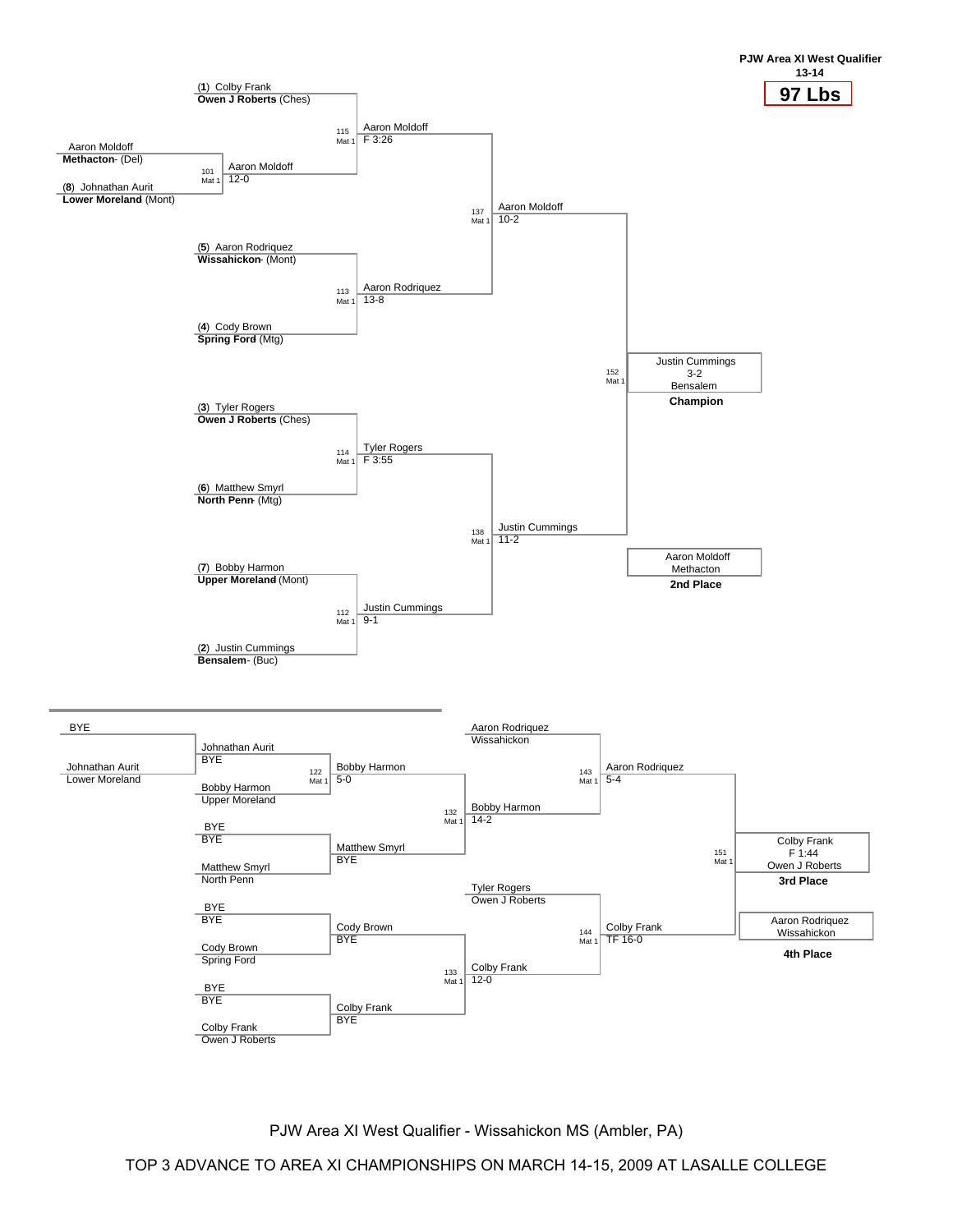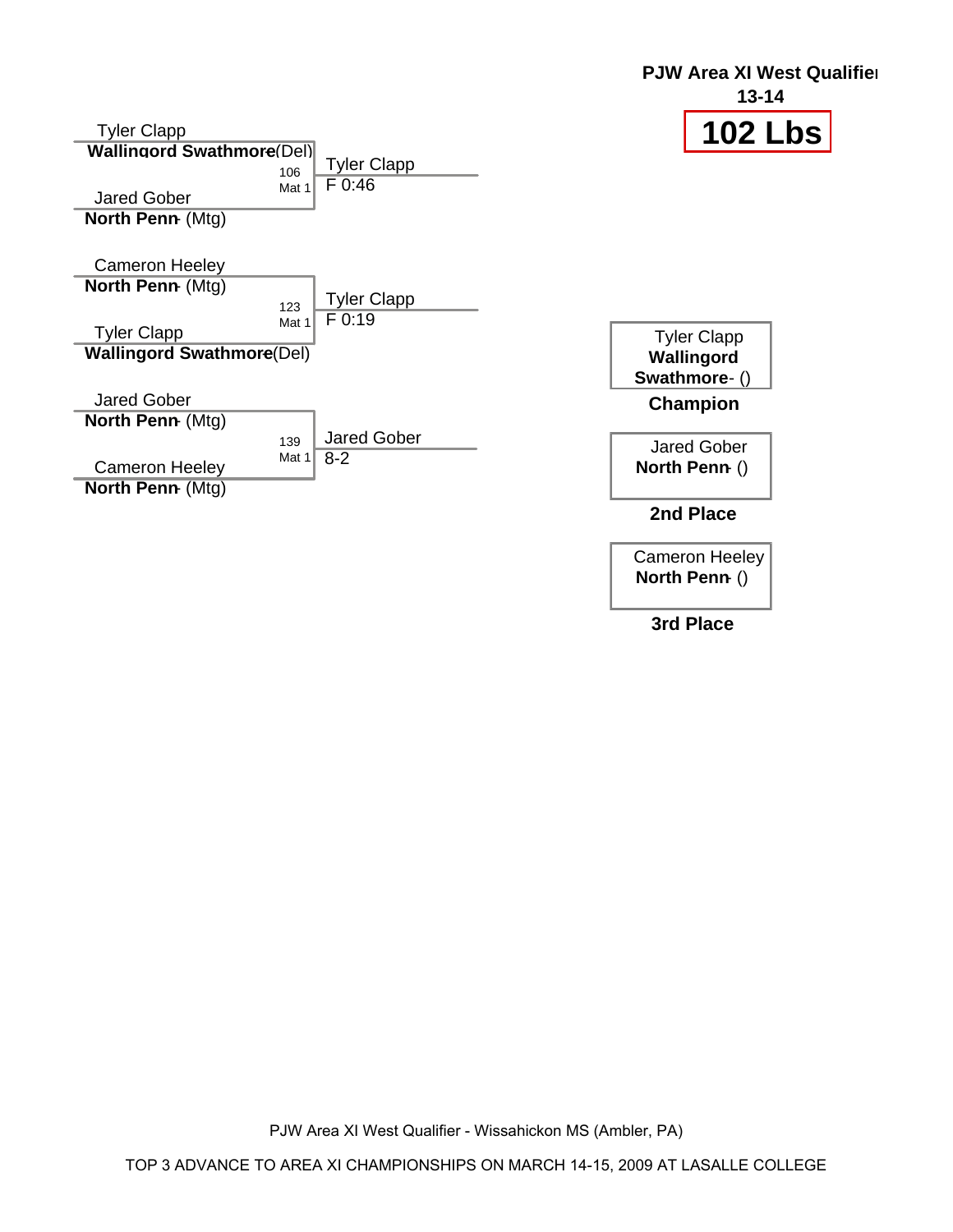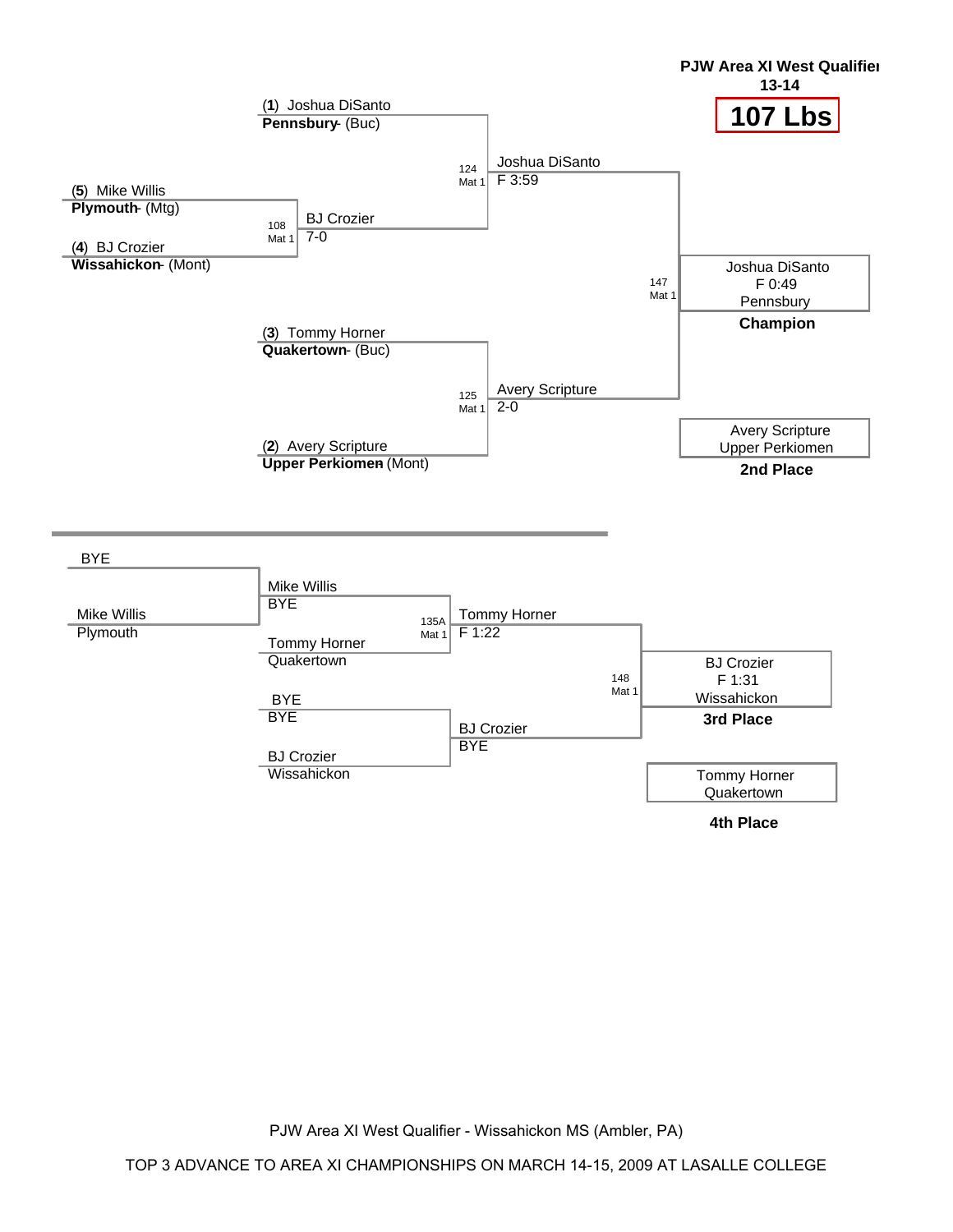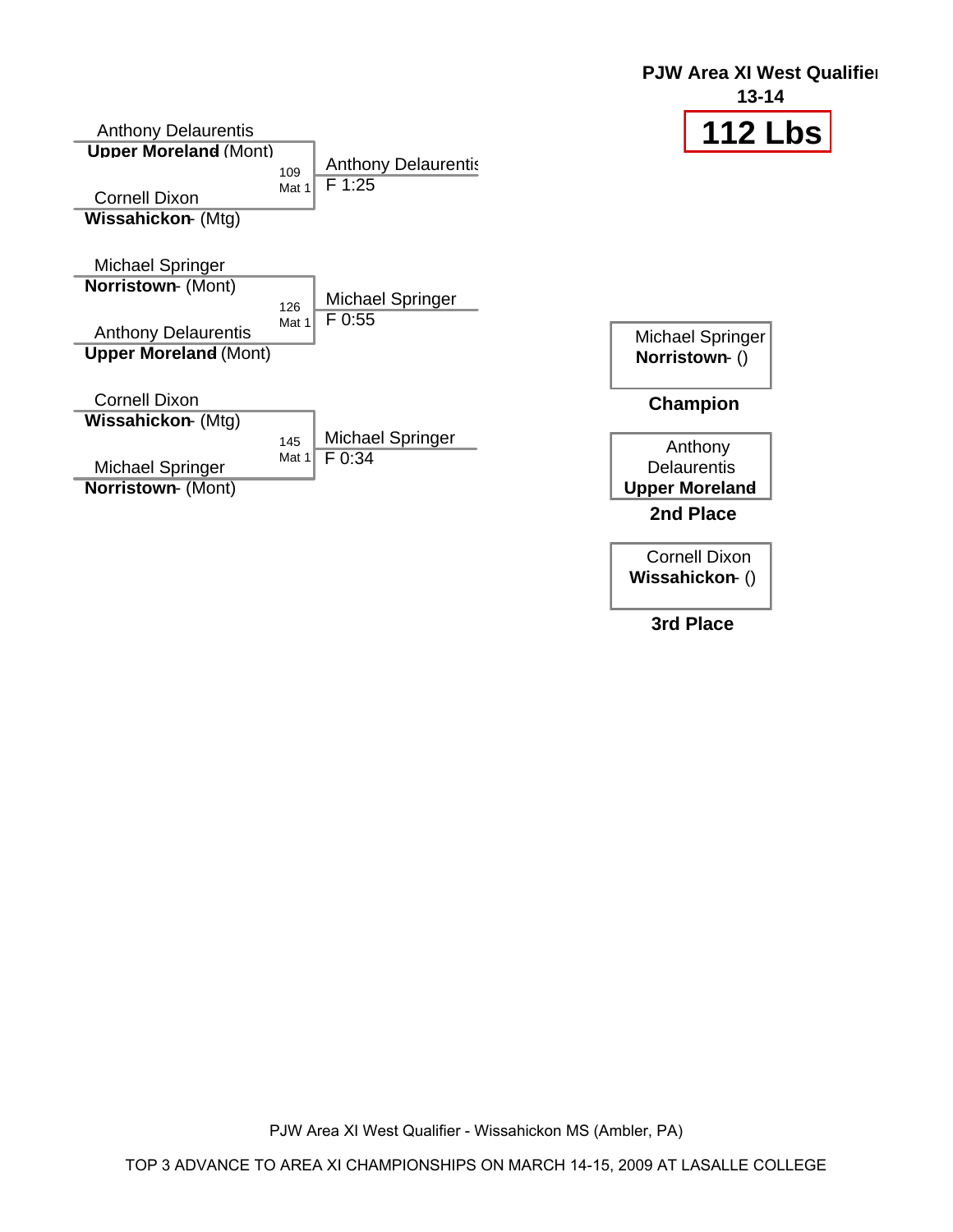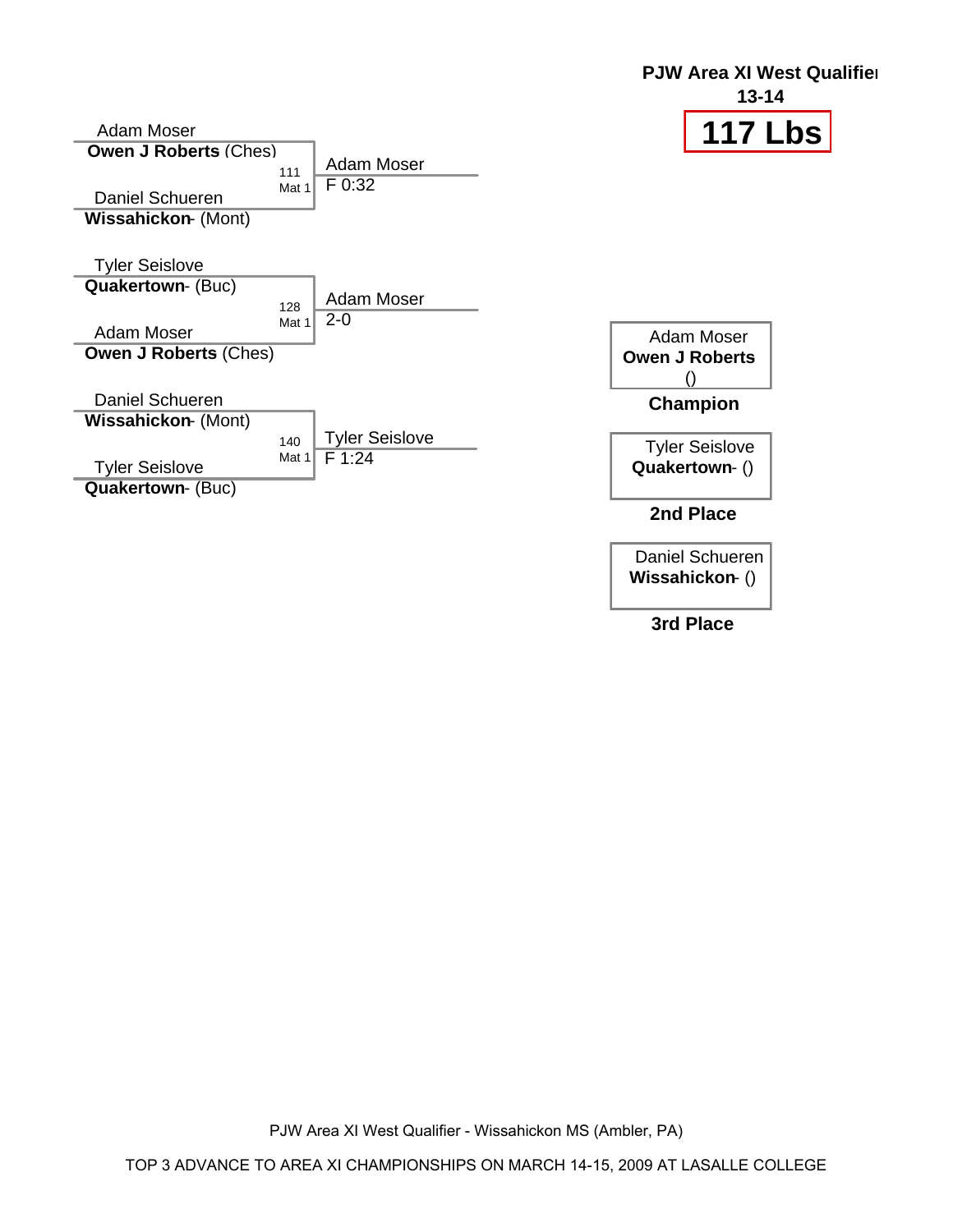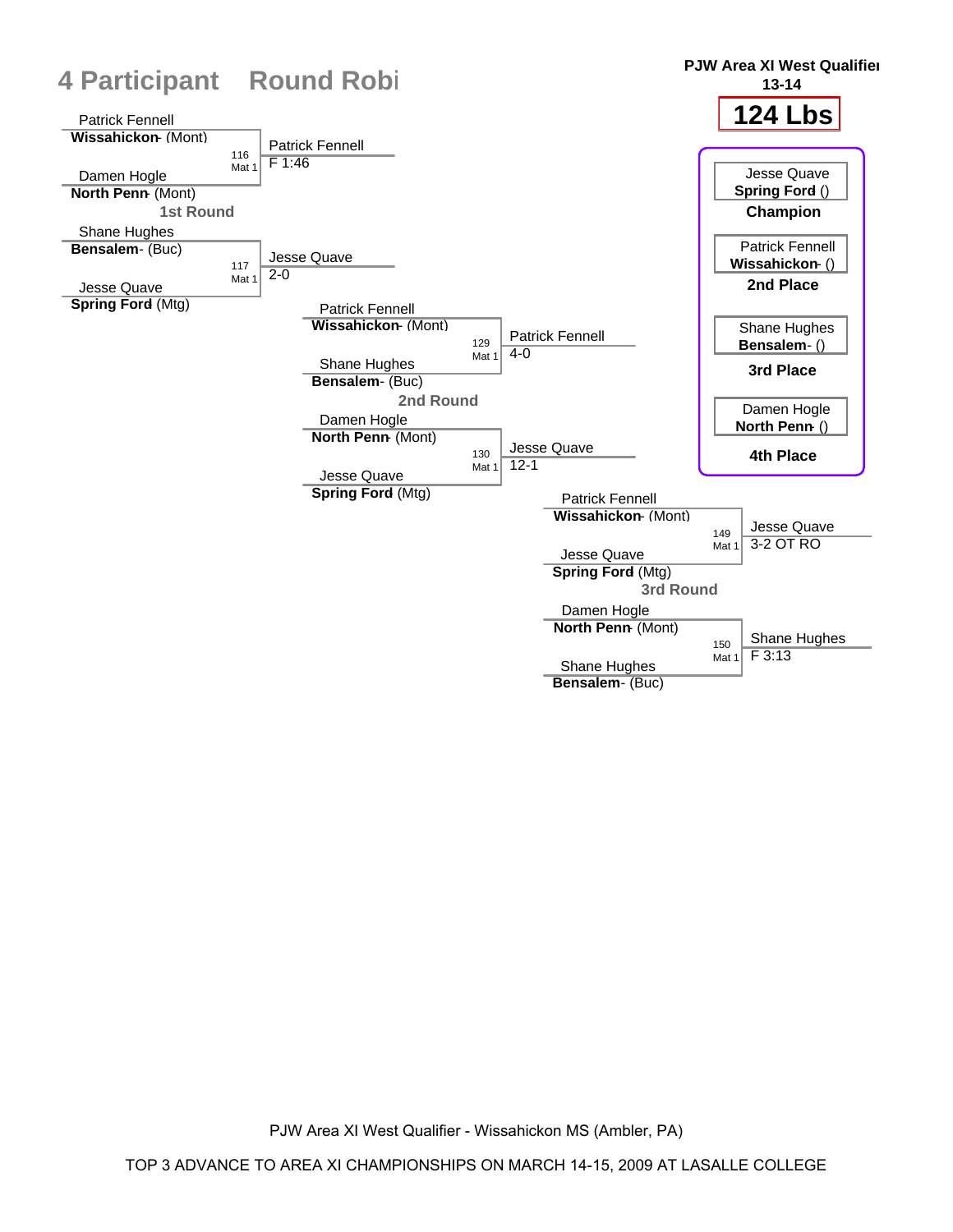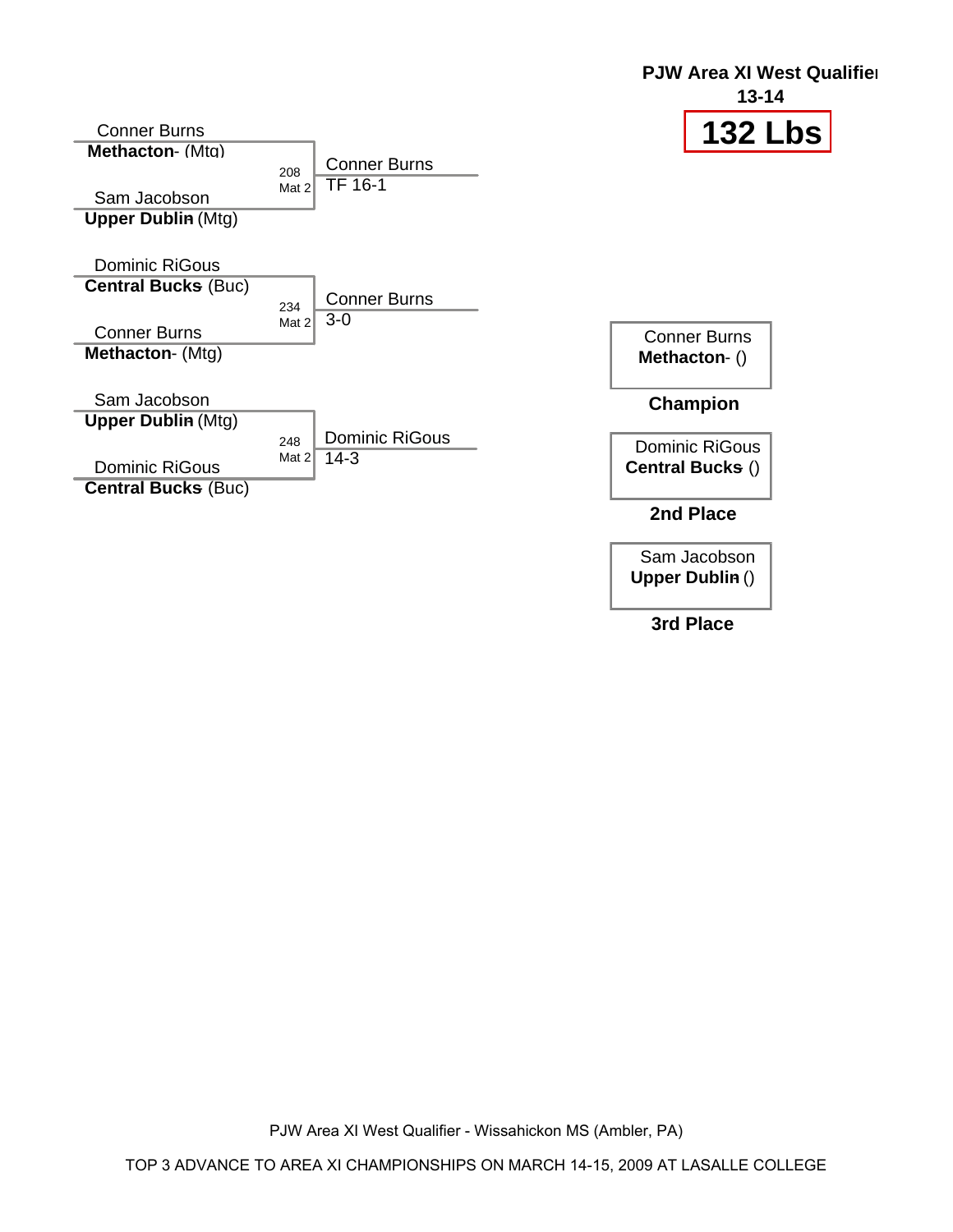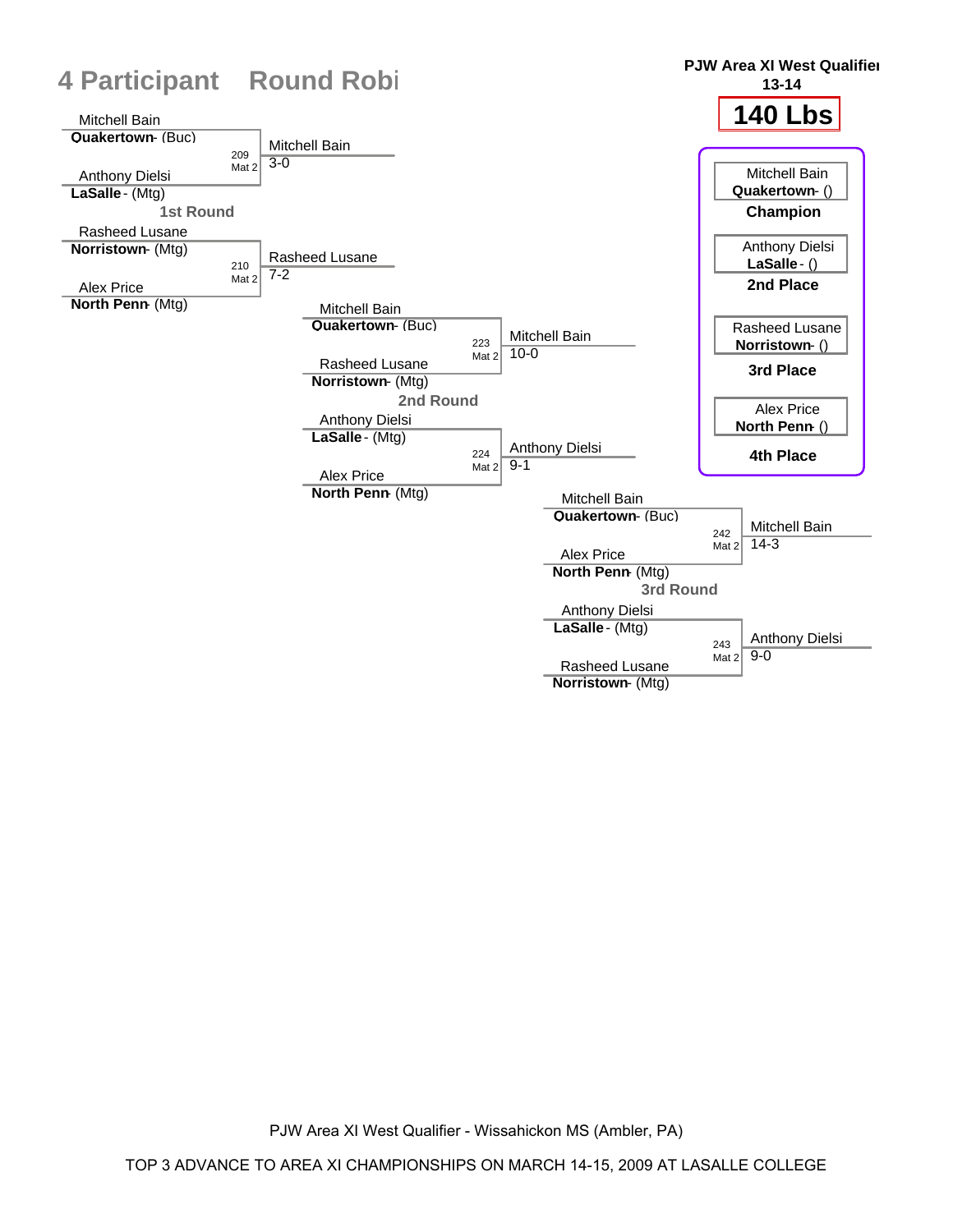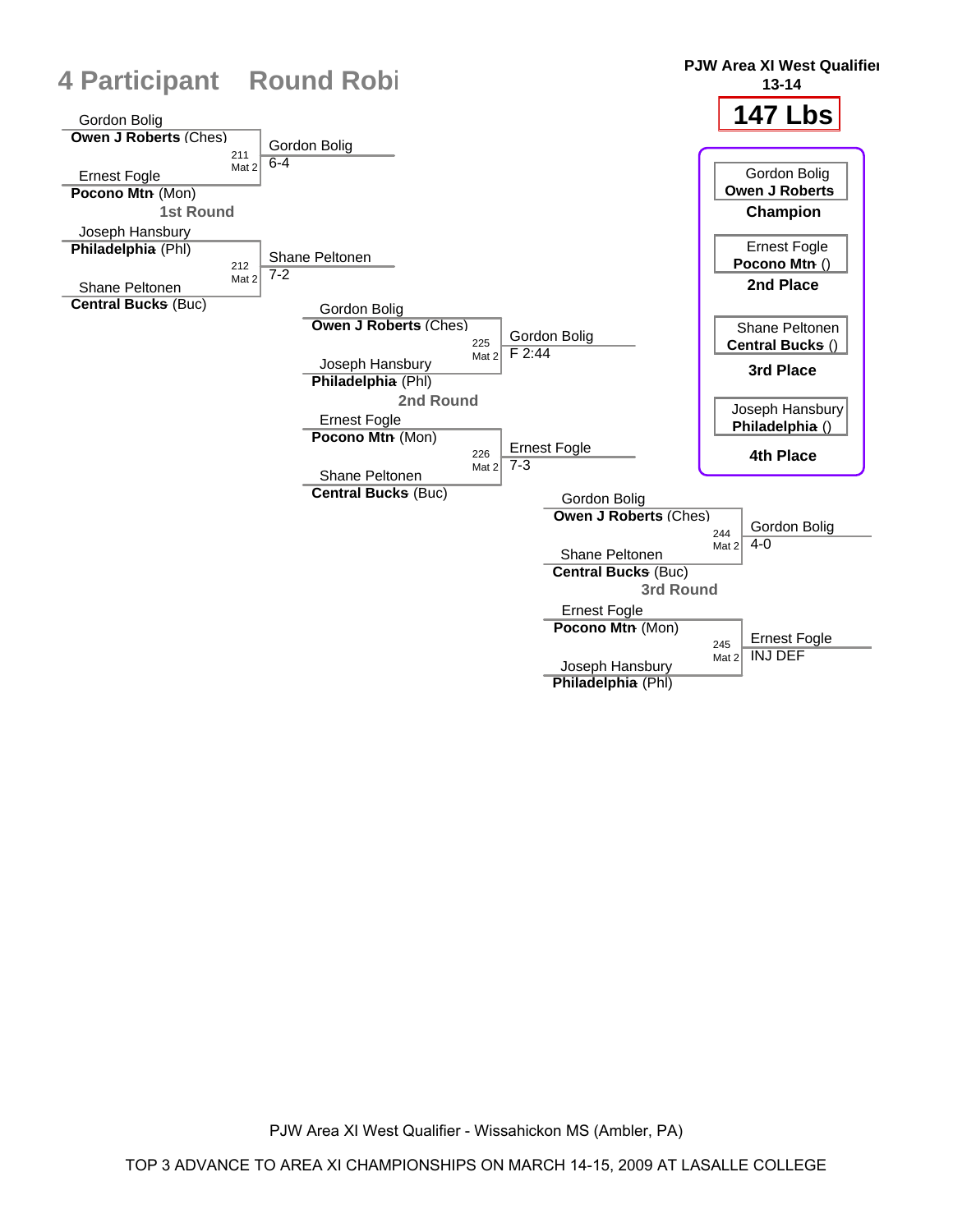